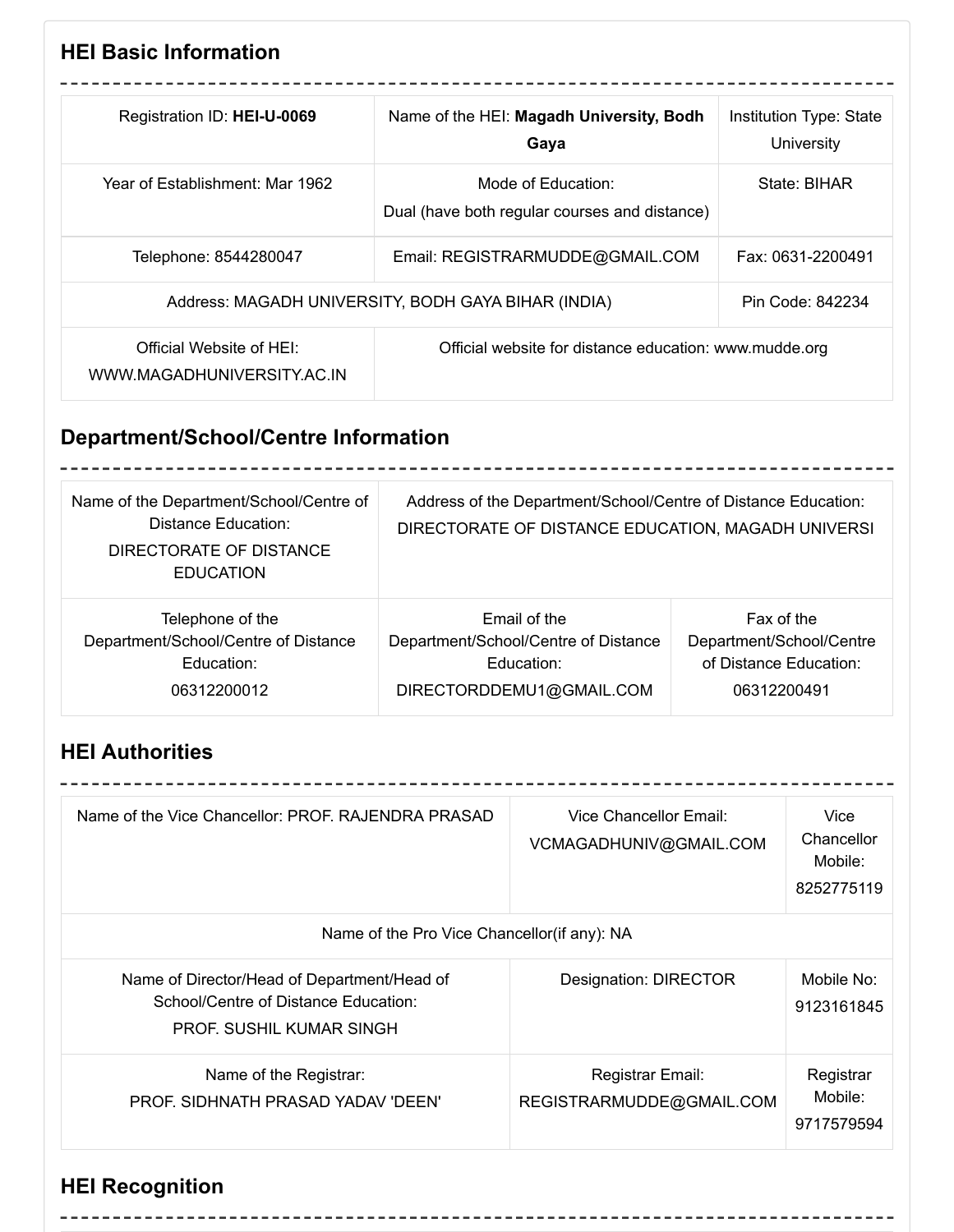| Recognition status of the HEI as per UGC Act, | Is HEI also recognized under | Approval of Statutory |
|-----------------------------------------------|------------------------------|-----------------------|
| 1956:                                         | 12 B :                       | Authority:            |
| SECTION 2(f)                                  | Yes                          | Yes                   |

Copy of relevant page of act allowing HEI to offer the programme in ODL :

### **NAAC Details**

| Whether accredited by NAAC?: Yes                                           | Grade: C         | Score: 1.7                                                                            |
|----------------------------------------------------------------------------|------------------|---------------------------------------------------------------------------------------|
| Validity of NAAC: 13-09-2020                                               |                  | Upload NAAC Document: View (/Uploads/ODL/NAAC/HEI-U-<br>0069/NAAC 20190911134912.pdf) |
| Year of assessment of NAAC: 2015                                           |                  | Whether valid for the academic year 2020-21: Yes                                      |
| Whether HEI is ready or has already applied for<br>NAAC assessment:<br>Yes | Reason (s): null | State if NAAC is applicable for 2020-21: Yes                                          |

## **NIRF Ranking**

#### NIRF Ranking : NA

----------

---------------------------------

------------------

## **HEI Other Information**

---------------

| Territorial Jurisdiction<br>of HEI as per its Act :<br><b>Within State</b> | Mention District (s):                                                                   | Territorial Jurisdiction as per UGC ODL Regulation :<br><b>Within State</b>                                                                |
|----------------------------------------------------------------------------|-----------------------------------------------------------------------------------------|--------------------------------------------------------------------------------------------------------------------------------------------|
| Mention District (s):                                                      | Whether Center for Internal<br>Quality Assurance (CIQA) is<br>establised or not:<br>Yes | In case of existing recognized HEI, mention letter No. &<br>date of UGC recognition letter :<br>F.No. 10-9/2018 (DEB-III) DT. 01 AUG, 2019 |

### **Infrastructure**

### Total Build up area Exclusively for open and distance learning (Minimum 15000 Sq):

| <b>Build-up Area Type</b> | Minimum Built up area<br>required as per<br><b>Regulations</b> | <b>Built-Up Area</b><br>available(Carpet<br>Area Sq. ft) | <b>Difference</b> |
|---------------------------|----------------------------------------------------------------|----------------------------------------------------------|-------------------|
| Academic                  | 7500                                                           | 13147                                                    | $-5647$           |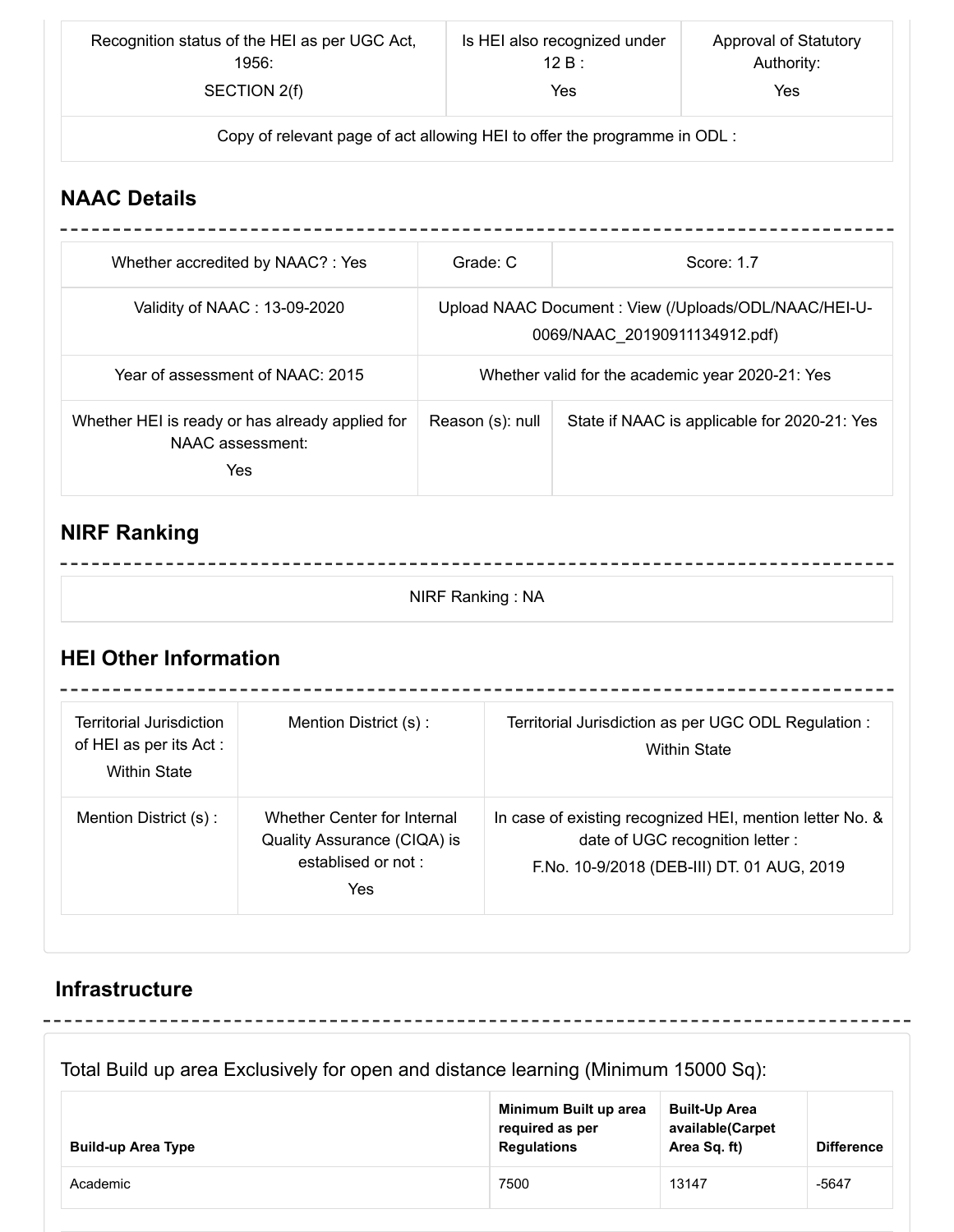| <b>Build-up Area Type</b>                                                                                                                       | required as per<br><b>Regulations</b> | available(Carpet<br>Area Sq. ft) | <b>Difference</b> |
|-------------------------------------------------------------------------------------------------------------------------------------------------|---------------------------------------|----------------------------------|-------------------|
| Administrative                                                                                                                                  | 1500                                  | 4930                             | $-3430$           |
| Academic support such as Library, Reading Room, Computer<br>Centre, Information and Communication technology labs, Video<br>and Audio Labs etc. | 4500                                  | 7969                             | -3469             |
| Amenities or other support facilities (Excluding toilets)                                                                                       | 1500                                  | 3725                             | $-2225$           |
| Total built-up area for ODL activities                                                                                                          | 15000                                 | 29771                            | $-1477$           |

## **Activity Calendar**

## Academic Year Planner [Programmes under yearly system]:

|                |                                                   | Tentative months schedule (specify months) during Year |            |
|----------------|---------------------------------------------------|--------------------------------------------------------|------------|
| <b>Srno</b>    | <b>Name of the Activity</b>                       | From (Month)                                           | To (Month) |
| $\mathbf 1$    | Admission                                         | Aug                                                    | Sep        |
| $\overline{2}$ | Distribution of SLM                               | Sep                                                    | Oct        |
| $\mathfrak{S}$ | Contact Programmes(counselling, Practicals, etc.) | Oct                                                    | Apr        |
| 4              | Assignment Submission (if any)                    | Dec                                                    | Jan        |
| 5              | <b>Evaluation of Assignment</b>                   | Feb                                                    | Mar        |
| 6              | Examination                                       | May                                                    | Jun        |
| $\overline{7}$ | Declaration of Result                             | Jul                                                    | Jul        |
| 8              | Re-registration                                   | Jul                                                    | Aug        |

### Academic Year Planner [Programmes under Semester System]:

|             |                                                    |              |            | Tentative months schedule (specify months) during Year |            |
|-------------|----------------------------------------------------|--------------|------------|--------------------------------------------------------|------------|
| <b>Srno</b> | <b>Name of the Activity</b>                        | From (Month) | To (Month) | From (Month)                                           | To (Month) |
|             | Admission                                          | Jul          | Aug        | Jan                                                    | Feb        |
| 2           | Distribution of SLM                                | Aug          | Sep        | Feb                                                    | Feb        |
| 3           | Contact Programmes (counselling, Practicals, etc.) | Sep          | Nov        | Feb                                                    | Apr        |
| 4           | Assignment Submission (if any)                     | Nov          | Nov        | Mar                                                    | Apr        |
| 5           | Evaluation of Assignment                           | Dec          | Dec        | Apr                                                    | May        |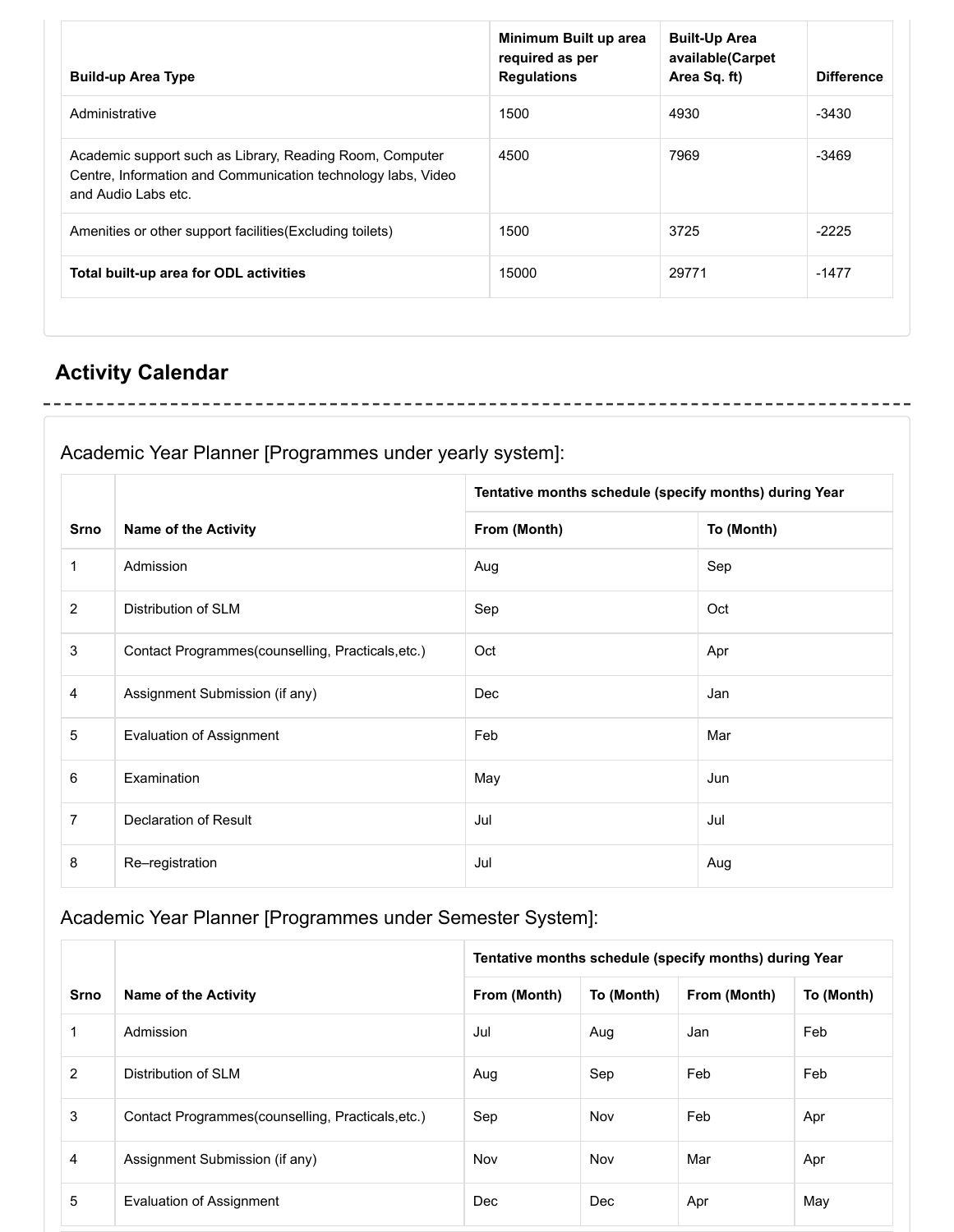|             |                             |              | Tentative months schedule (specify months) during Year |              |            |
|-------------|-----------------------------|--------------|--------------------------------------------------------|--------------|------------|
| <b>Srno</b> | <b>Name of the Activity</b> | From (Month) | To (Month)                                             | From (Month) | To (Month) |
| 6           | Examination                 | Dec          | Dec                                                    | Jun          | Jun        |
| 7           | Declaration of Result       | Jan          | Jan                                                    | Jul          | Jul        |
| 8           | Re-registration             | Jan          | Feb                                                    | Jul          | Aug        |

## **DEB RECOGNIZED STATUS**

| Yes   |                                                                       |
|-------|-----------------------------------------------------------------------|
|       | Upload the supporting documents i.e. Recognition letters              |
| 2018- | View File (/Uploads/Proposal/recognitionletters2018/HEI-U-0069/HEI-U- |
| 19    | 0069 recognitionletters2018 20191209115210.pdf)                       |
| 2019- | View File (/Uploads/Proposal/recognitionletters2019/HEI-U-0069/HEI-U- |
| 20    | 0069 recognitionletters2019 20191209115210.pdf)                       |

#### When was SLM delivered to student for academic year 2019-20

|                          | Month | Year |
|--------------------------|-------|------|
| <b>Printing Material</b> | Dec   | 2019 |
| Audio-Video Material     | Mar   | 2020 |
| <b>Online Material</b>   | Apr   | 2020 |
| Compute based Material   | May   | 2020 |
|                          |       |      |

### **Proposed Programmes**

Details of the programme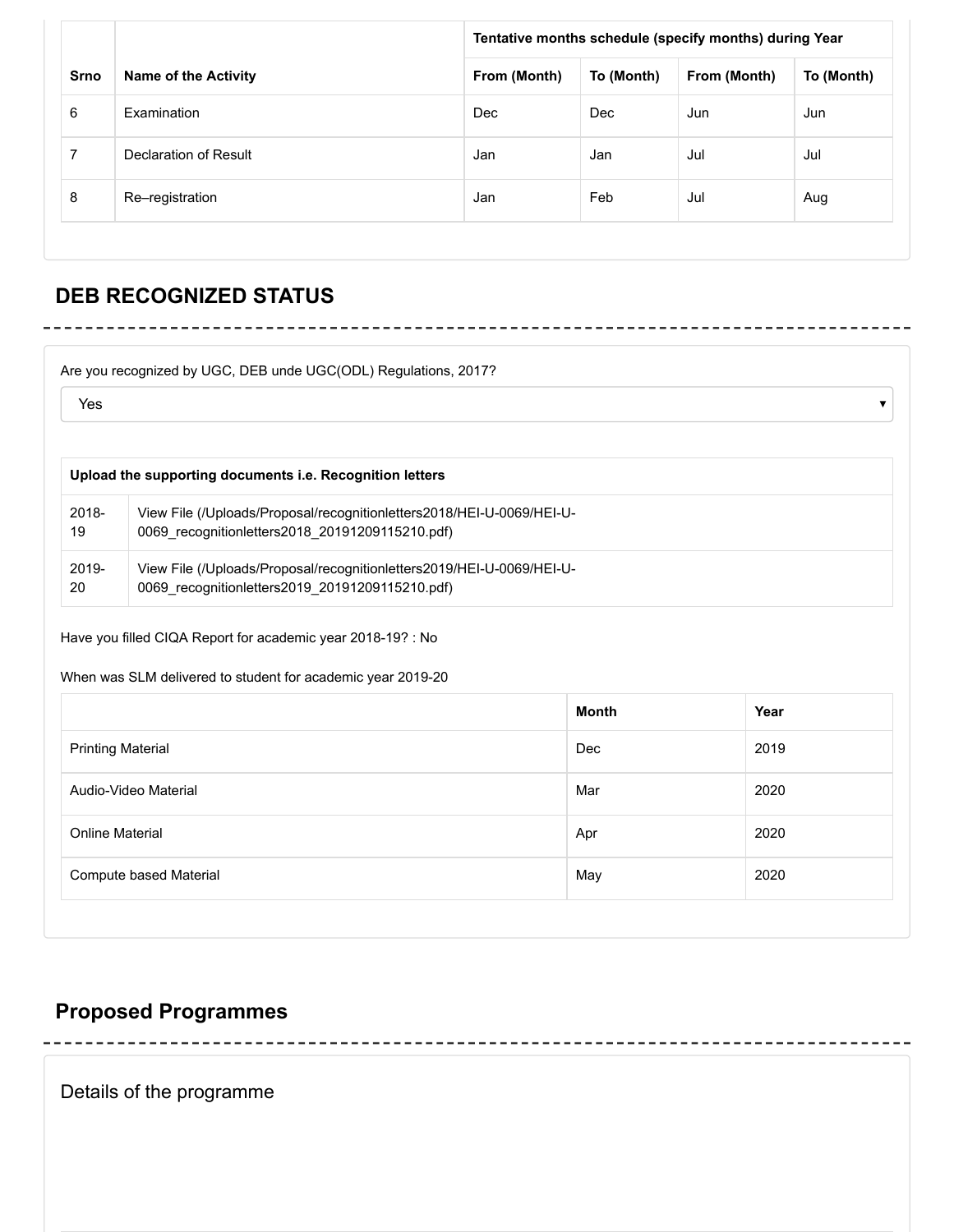| <b>Srno</b>      | Year        | Level | <b>Academic</b><br><b>Session</b> | <b>Name of Programme</b>                                                                                   | <b>Duration</b><br>$($ In<br>Years) | <b>Number</b><br>of<br><b>Credits</b> | Date of<br><b>Approval of</b><br><b>Statutory</b><br><b>Authority (s)</b><br>(DD-MM-YYYY)<br>of HEI | Date of Approval<br>of Regulatory<br><b>Authority (s)</b><br>(DD-MM-YYYY) if<br>applicable |
|------------------|-------------|-------|-----------------------------------|------------------------------------------------------------------------------------------------------------|-------------------------------------|---------------------------------------|-----------------------------------------------------------------------------------------------------|--------------------------------------------------------------------------------------------|
| 1                | 2020-<br>21 | PG    | July                              | <b>Business</b><br>Administration/Commerce/<br>Management/Finance -<br>Master of Commerce -<br>Accountancy | $\overline{2}$                      | 0                                     | 13-11-2011                                                                                          | null                                                                                       |
| 2                | 2020-<br>21 | PG    | July                              | Arts/Humanities/Social<br>Sciences - Masters of Arts -<br>English                                          | $\overline{2}$                      | 0                                     | 13-11-2011                                                                                          | null                                                                                       |
| 3                | 2020-<br>21 | PG    | July                              | Arts/Humanities/Social<br>Sciences - Masters of Arts -<br><b>Buddhist Studies</b>                          | 2                                   | 0                                     | 13-11-2011                                                                                          | null                                                                                       |
| $\overline{4}$   | 2020-<br>21 | UG    | July                              | Library and Information<br>Sciences - Bachelor of<br>Library & Information<br>Science - NA                 | 1                                   | 0                                     | 08-01-2004                                                                                          | 01-08-2019                                                                                 |
| $\sqrt{5}$       | 2020-<br>21 | PG    | July                              | Arts/Humanities/Social<br>Sciences - Masters of Arts -<br>Economics                                        | $\overline{2}$                      | 0                                     | 13-11-2011                                                                                          | 01-08-2019                                                                                 |
| 6                | 2020-<br>21 | PG    | July                              | Arts/Humanities/Social<br>Sciences - Masters of Arts -<br>Hindi                                            | $\overline{2}$                      | 0                                     | 13-11-2011                                                                                          | 01-08-2019                                                                                 |
| $\overline{7}$   | 2020-<br>21 | PG    | July                              | Arts/Humanities/Social<br>Sciences - Masters of Arts -<br>History                                          | $\overline{2}$                      | 0                                     | 13-11-2011                                                                                          | 01-08-2019                                                                                 |
| 8                | 2020-<br>21 | PG    | July                              | Arts/Humanities/Social<br>Sciences - Masters of Arts -<br><b>Political Science</b>                         | $\overline{c}$                      | $\mathbf 0$                           | 13-11-2011                                                                                          | 01-08-2019                                                                                 |
| $\boldsymbol{9}$ | 2020-<br>21 | PG    | July                              | Arts/Humanities/Social<br>Sciences - Masters of Arts -<br>Psychology                                       | $\overline{2}$                      | $\mathbf 0$                           | 13-11-2011                                                                                          | 01-08-2019                                                                                 |
| 10               | 2020-<br>21 | PG    | July                              | Arts/Humanities/Social<br>Sciences - Masters of Arts -<br>Sociology                                        | $\overline{c}$                      | $\mathbf 0$                           | 13-11-2011                                                                                          | 01-08-2019                                                                                 |
| 11               | 2020-<br>21 | PG    | July                              | Library and Information<br>Sciences - Master of Library<br>& Information Sciences - NA                     | $\mathbf{1}$                        | $\mathbf 0$                           | 13-11-2011                                                                                          | 01-08-2019                                                                                 |
| 12               | 2020-<br>21 | UG    | July                              | <b>Education/Teachers Training</b><br>- Bachelor of Education - NA                                         | $\overline{2}$                      | 0                                     | 08-01-2004                                                                                          | 24-05-2007                                                                                 |
| 13               | 2020-<br>21 | PG    | July                              | Arts/Humanities/Social<br>Sciences - Masters of Arts -<br>Education                                        | $\overline{2}$                      | 0                                     | 08-01-2004                                                                                          | 02-07-2016                                                                                 |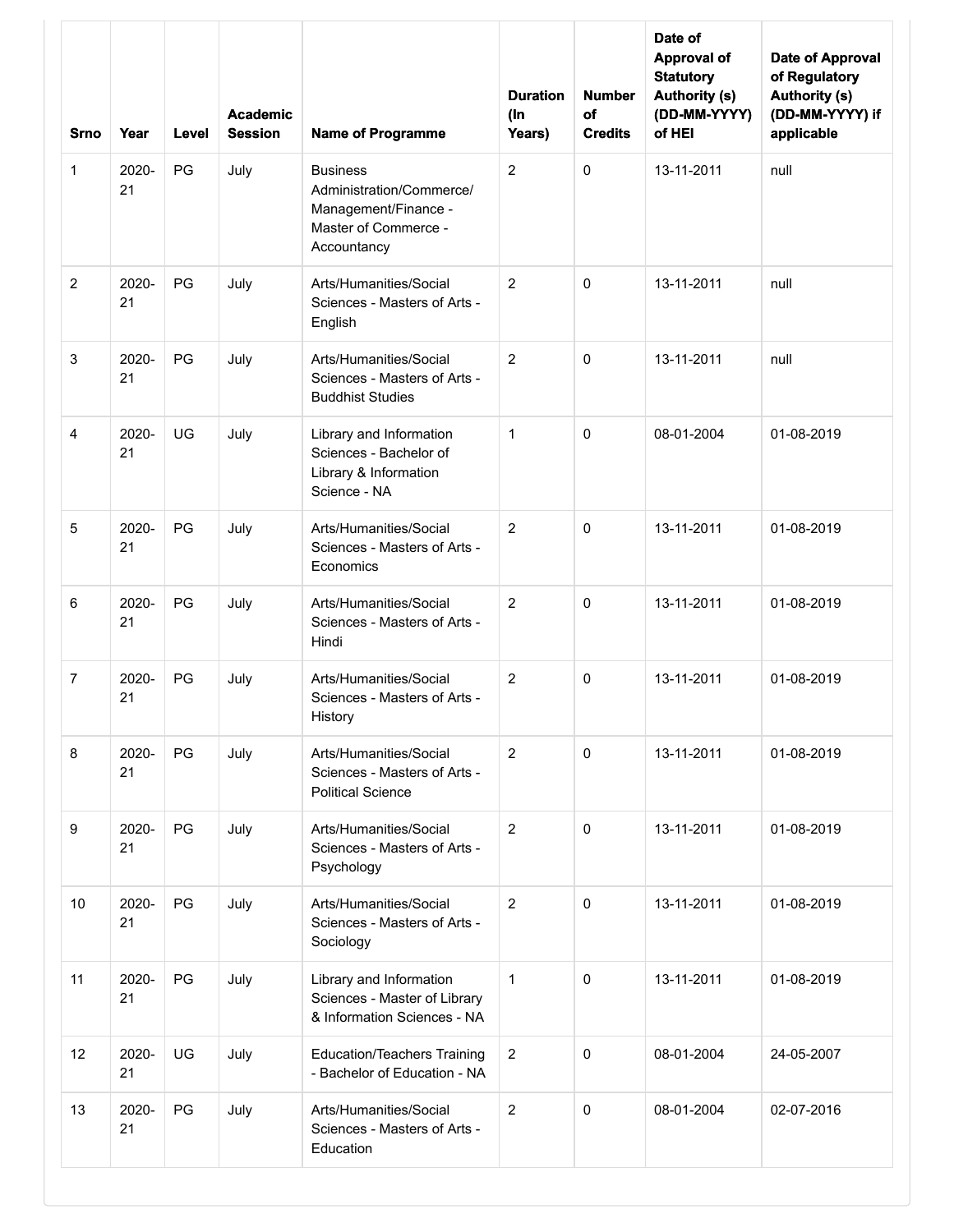# **PPR (Programme Project Report)**

------------------

| <b>Srno</b>     | Year        | <b>Approved Programme</b>                                                                  | Date of Approval of<br><b>PPR</b> |
|-----------------|-------------|--------------------------------------------------------------------------------------------|-----------------------------------|
| 1               | 2020-<br>21 | Business Administration/Commerce/ Management/Finance - Master of Commerce -<br>Accountancy | 13-11-2011                        |
| $\overline{2}$  | 2020-<br>21 | Arts/Humanities/Social Sciences - Masters of Arts - English                                | 13-11-2011                        |
| 3               | 2020-<br>21 | Arts/Humanities/Social Sciences - Masters of Arts - Buddhist Studies                       | 13-11-2011                        |
| 4               | 2020-<br>21 | Library and Information Sciences - Bachelor of Library & Information Science - NA          | 28-05-2005                        |
| 5               | 2020-<br>21 | Arts/Humanities/Social Sciences - Masters of Arts - Economics                              | 01-04-2019                        |
| 6               | 2020-<br>21 | Arts/Humanities/Social Sciences - Masters of Arts - Hindi                                  | 01-04-2019                        |
| $\overline{7}$  | 2020-<br>21 | Arts/Humanities/Social Sciences - Masters of Arts - History                                | 01-04-2019                        |
| 8               | 2020-<br>21 | Arts/Humanities/Social Sciences - Masters of Arts - Political Science                      | 01-04-2019                        |
| 9               | 2020-<br>21 | Arts/Humanities/Social Sciences - Masters of Arts - Psychology                             | 01-04-2019                        |
| 10 <sup>°</sup> | 2020-<br>21 | Arts/Humanities/Social Sciences - Masters of Arts - Sociology                              | 01-04-2019                        |
| 11              | 2020-<br>21 | Library and Information Sciences - Master of Library & Information Sciences - NA           | 28-05-2005                        |
| 12              | 2020-<br>21 | Education/Teachers Training - Bachelor of Education - NA                                   | 16-05-2017                        |
| 13              | 2020-<br>21 | Arts/Humanities/Social Sciences - Masters of Arts - Education                              | 01-04-2019                        |

--------------------------------------

----------------

-----------

# **SLM (Self Learning Material)**

--------------

| <b>Srno</b> | Year | <b>Approved Programme</b> | <b>Outline of</b><br>the<br><b>Syllabus</b> | <b>Statutory</b><br>bodies<br>who<br>approved<br>the<br>material | Source of<br><b>Self</b><br>Learning<br><b>Material</b> | <b>Reference of Self</b><br>Learning<br><b>Material</b> | When was<br>it<br>prepared? | Last<br><b>Updated</b> |
|-------------|------|---------------------------|---------------------------------------------|------------------------------------------------------------------|---------------------------------------------------------|---------------------------------------------------------|-----------------------------|------------------------|
|-------------|------|---------------------------|---------------------------------------------|------------------------------------------------------------------|---------------------------------------------------------|---------------------------------------------------------|-----------------------------|------------------------|

-----------------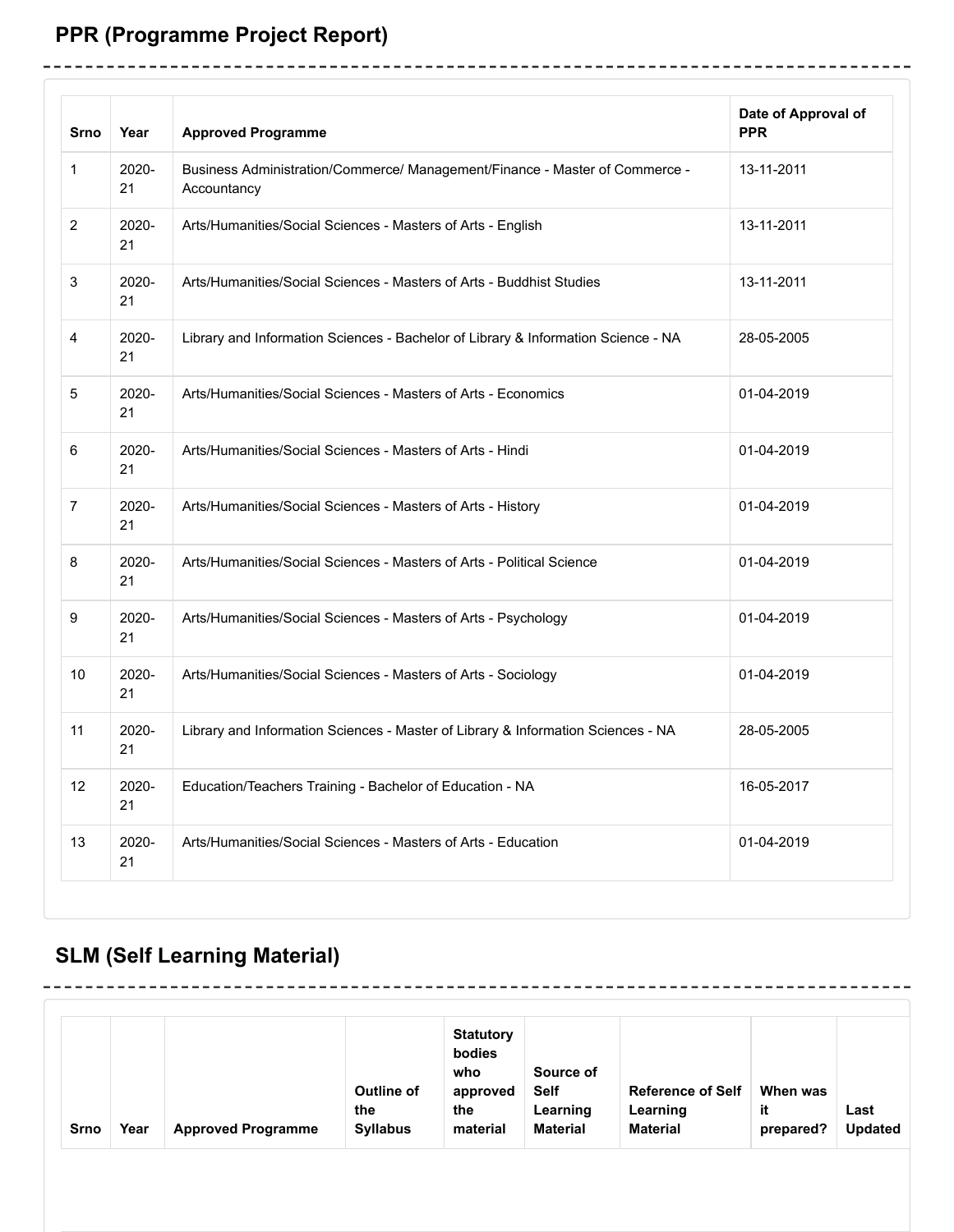| <b>Srno</b>  | Year        | <b>Approved Programme</b>                                                                                  | <b>Outline of</b><br>the<br><b>Syllabus</b> | <b>Statutory</b><br>bodies<br>who<br>approved<br>the<br>material | Source of<br><b>Self</b><br>Learning<br><b>Material</b>                                                                                                                                                                                                                                                                                                                                                             | <b>Reference of Self</b><br>Learning<br><b>Material</b> | When was<br>it<br>prepared? | Last<br><b>Updated</b> |
|--------------|-------------|------------------------------------------------------------------------------------------------------------|---------------------------------------------|------------------------------------------------------------------|---------------------------------------------------------------------------------------------------------------------------------------------------------------------------------------------------------------------------------------------------------------------------------------------------------------------------------------------------------------------------------------------------------------------|---------------------------------------------------------|-----------------------------|------------------------|
| $\mathbf{1}$ | 2020-<br>21 | <b>Business</b><br>Administration/Commerce/<br>Management/Finance -<br>Master of Commerce -<br>Accountancy | Master of<br>Commerce                       | Academic<br>Council                                              | The learning<br>approach<br>and that<br>should lay<br>emphasis<br>on real wore<br>tasks,<br>learner's<br>choice of<br>tasks or<br>situations,<br>case<br>studies,<br>collaborative<br>learning<br>evaluation.<br>We have<br>also<br>adopted<br>expert<br>agencies for<br>developing<br>SLM without<br>comprising<br>on the<br>quality. The<br>SLM is<br>developed<br>as per the<br>syllabus of<br>the<br>programme. | Das Mohan                                               | $22 - 04 -$<br>2012         | $05 - 10 -$<br>2018    |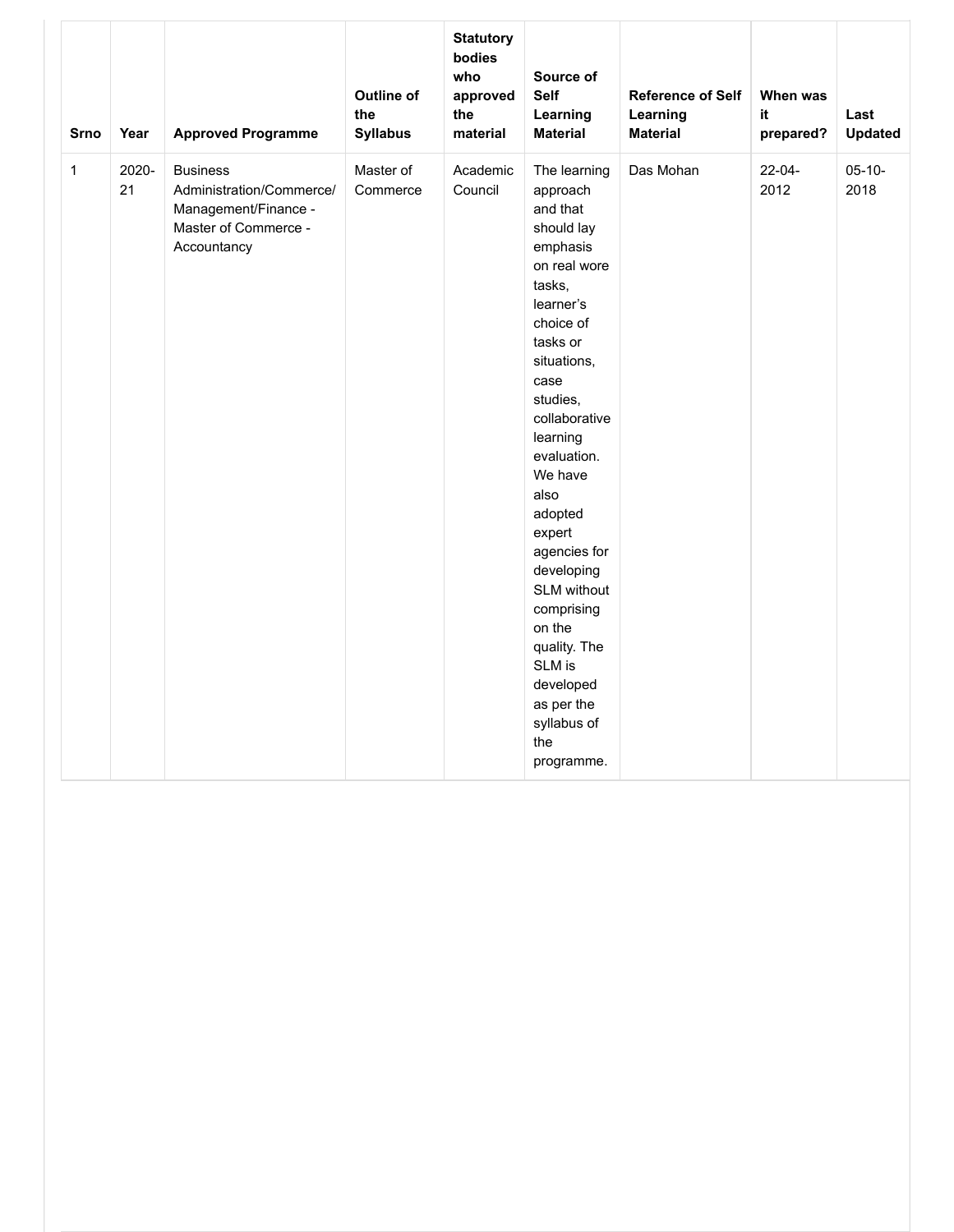| <b>Srno</b>    | Year        | <b>Approved Programme</b>                                         | <b>Outline of</b><br>the<br><b>Syllabus</b> | <b>Statutory</b><br>bodies<br>who<br>approved<br>the<br>material | Source of<br>Self<br>Learning<br><b>Material</b>                                                                                                                                                                                                                                                                                                                                                                    | <b>Reference of Self</b><br>Learning<br><b>Material</b>                                               | When was<br>it.<br>prepared? | Last<br><b>Updated</b> |
|----------------|-------------|-------------------------------------------------------------------|---------------------------------------------|------------------------------------------------------------------|---------------------------------------------------------------------------------------------------------------------------------------------------------------------------------------------------------------------------------------------------------------------------------------------------------------------------------------------------------------------------------------------------------------------|-------------------------------------------------------------------------------------------------------|------------------------------|------------------------|
| $\overline{2}$ | 2020-<br>21 | Arts/Humanities/Social<br>Sciences - Masters of Arts<br>- English | Master of<br>Arts<br>(English)              | Academic<br>Council                                              | The learning<br>approach<br>and that<br>should lay<br>emphasis<br>on real wore<br>tasks,<br>learner's<br>choice of<br>tasks or<br>situations,<br>case<br>studies,<br>collaborative<br>learning<br>evaluation.<br>We have<br>also<br>adopted<br>expert<br>agencies for<br>developing<br>SLM without<br>comprising<br>on the<br>quality. The<br>SLM is<br>developed<br>as per the<br>syllabus of<br>the<br>programme. | Shakespeare: All<br>the World is a<br>Stage, Donne:<br>Death Be Not<br>Proud, Toru Dutt:<br>The Lotus | 22-04-<br>2012               | $05 - 10 -$<br>2018    |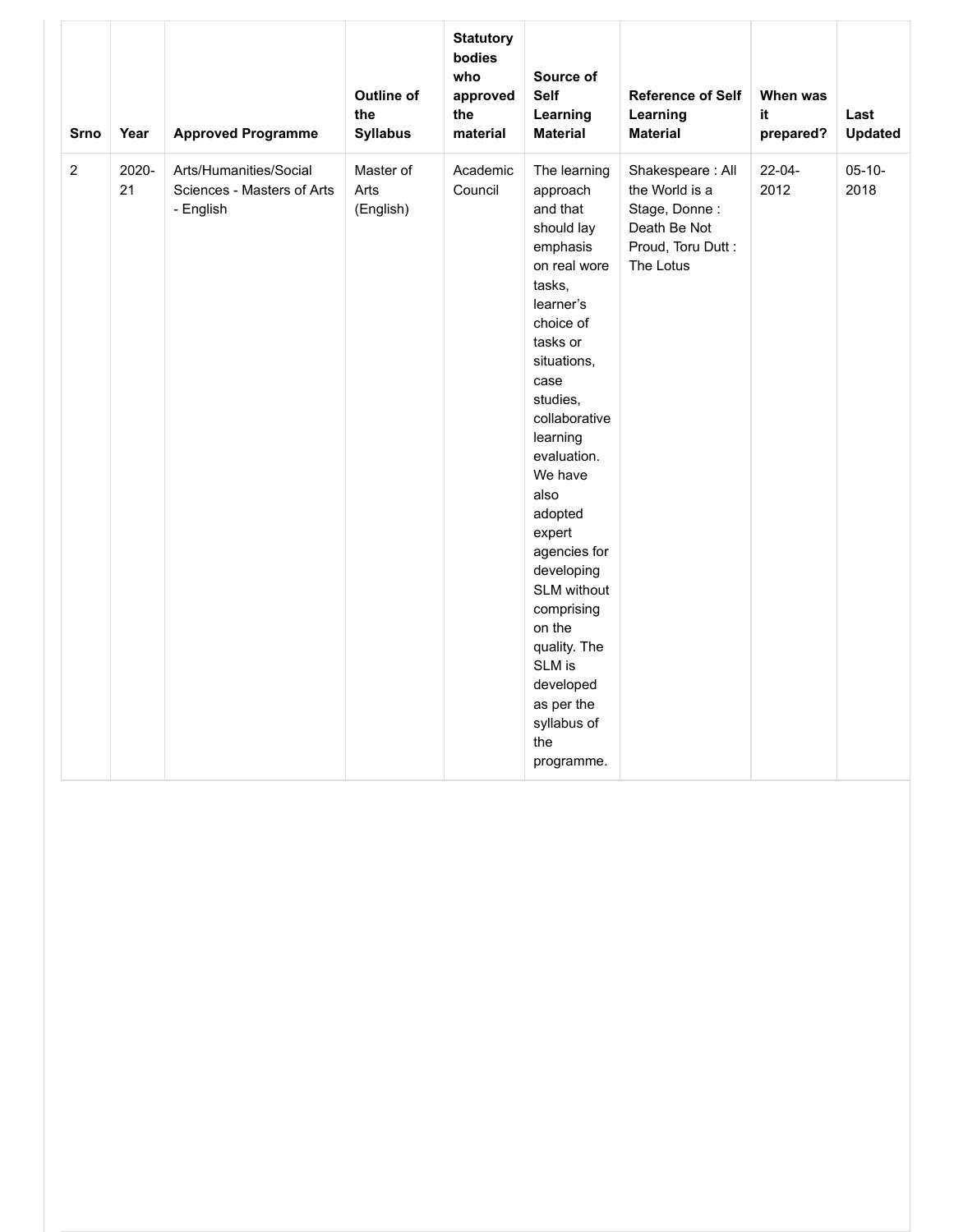| <b>Srno</b> | Year        | <b>Approved Programme</b>                                                                  | Outline of<br>the<br><b>Syllabus</b>                      | <b>Statutory</b><br>bodies<br>who<br>approved<br>the<br>material | Source of<br><b>Self</b><br>Learning<br><b>Material</b>                                                                                                                                                                                                                                                                                                                                                             | <b>Reference of Self</b><br>Learning<br><b>Material</b>                                                                                | When was<br>it<br>prepared? | Last<br><b>Updated</b> |
|-------------|-------------|--------------------------------------------------------------------------------------------|-----------------------------------------------------------|------------------------------------------------------------------|---------------------------------------------------------------------------------------------------------------------------------------------------------------------------------------------------------------------------------------------------------------------------------------------------------------------------------------------------------------------------------------------------------------------|----------------------------------------------------------------------------------------------------------------------------------------|-----------------------------|------------------------|
| 3           | 2020-<br>21 | Arts/Humanities/Social<br>Sciences - Masters of Arts<br>- Buddhist Studies                 | Master of<br>Arts in<br><b>Buddhist</b><br><b>Studies</b> | Academic<br>Council                                              | The learning<br>approach<br>and that<br>should lay<br>emphasis<br>on real wore<br>tasks,<br>learner's<br>choice of<br>tasks or<br>situations,<br>case<br>studies,<br>collaborative<br>learning<br>evaluation.<br>We have<br>also<br>adopted<br>expert<br>agencies for<br>developing<br>SLM without<br>comprising<br>on the<br>quality. The<br>SLM is<br>developed<br>as per the<br>syllabus of<br>the<br>programme. | K. Saha,<br>Buddhism and<br><b>Buddhist</b><br>Literature in<br>Central Asia,<br><b>Bhikkhu</b><br>Dharmaloka,<br>Buddhism in<br>Nepal | 22-04-<br>2012              | $05-10-$<br>2018       |
| 4           | 2020-<br>21 | Library and Information<br>Sciences - Bachelor of<br>Library & Information<br>Science - NA | Bachelor of<br>Library and<br>Information<br>Science      | Academic<br>Council                                              | Self-<br>Learning<br>Material is<br>developed<br>with the<br>appro                                                                                                                                                                                                                                                                                                                                                  | "cataloging:lts<br>Theory and<br>Practic                                                                                               | $22 - 04 -$<br>2012         | $05 - 10 -$<br>2018    |
| 5           | 2020-<br>21 | Arts/Humanities/Social<br>Sciences - Masters of Arts<br>- Economics                        | Master of<br>Arts<br>(Economics)                          | Academic<br>Council                                              | We have<br>adopted<br>expert<br>agencies for<br>developing<br>SLM without<br>comprising<br>on the<br>quality. The<br>SLM is<br>developed<br>as per the<br>syllabus of<br>the<br>programme                                                                                                                                                                                                                           | Ahuja, H.L,<br>Advance<br>Economic Theory,<br>Baumol, W.J.<br>Economic Theory<br>ad Operations<br>Analysis                             | 22-04-<br>2012              | $05 - 10 -$<br>2018    |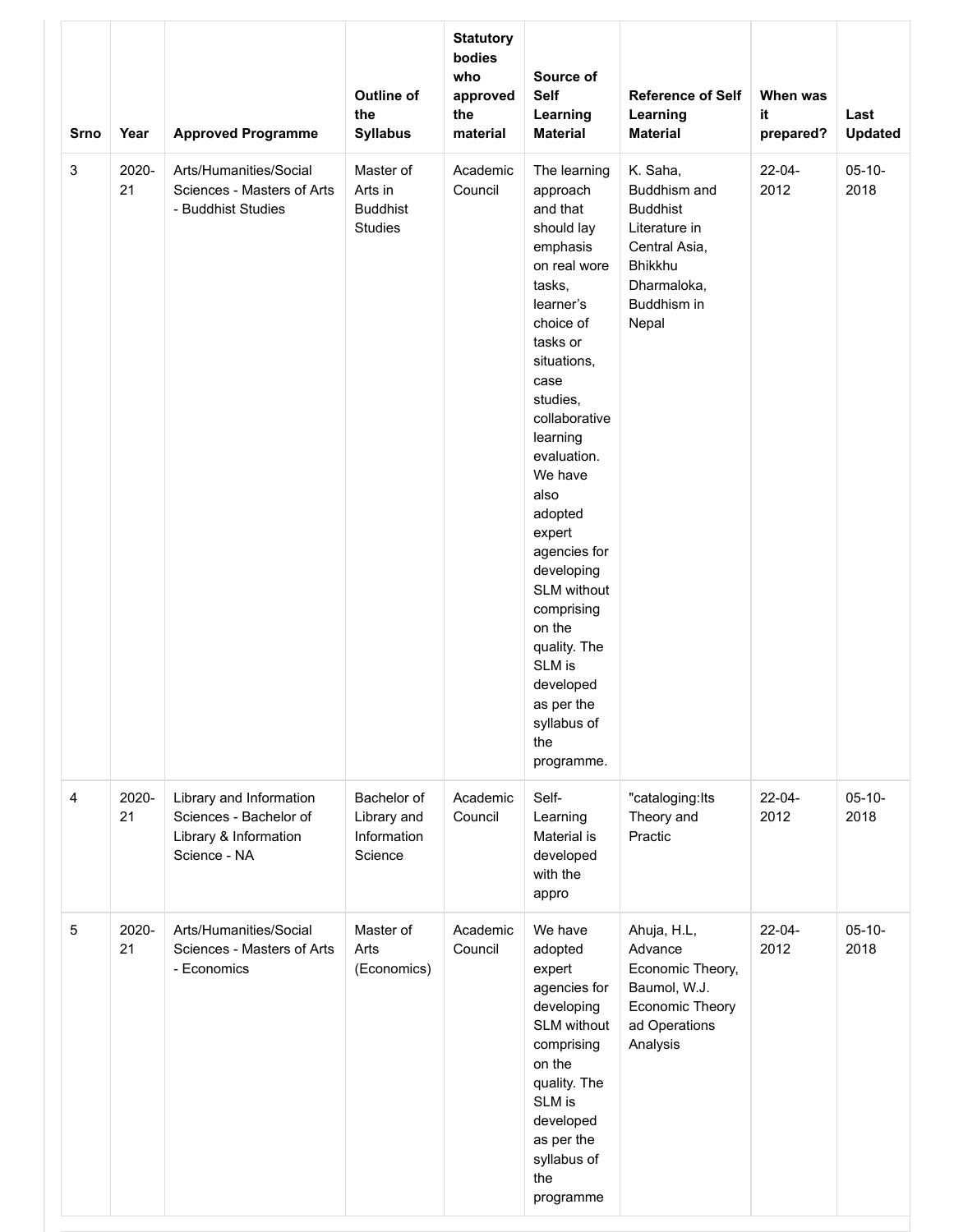| Srno           | Year        | <b>Approved Programme</b>                                                   | <b>Outline of</b><br>the<br><b>Syllabus</b> | <b>Statutory</b><br>bodies<br>who<br>approved<br>the<br>material | Source of<br><b>Self</b><br>Learning<br><b>Material</b>                                                                                                                                           | <b>Reference of Self</b><br>Learning<br><b>Material</b>                                                                                                                                                       | When was<br>it<br>prepared? | Last<br><b>Updated</b> |
|----------------|-------------|-----------------------------------------------------------------------------|---------------------------------------------|------------------------------------------------------------------|---------------------------------------------------------------------------------------------------------------------------------------------------------------------------------------------------|---------------------------------------------------------------------------------------------------------------------------------------------------------------------------------------------------------------|-----------------------------|------------------------|
| 6              | 2020-<br>21 | Arts/Humanities/Social<br>Sciences - Masters of Arts<br>- Hindi             | Master of<br>Arts (Hindi)                   | Academic<br>Council                                              | We have<br>adopted<br>expert<br>agencies for<br>developing<br><b>SLM</b> without<br>comprising<br>on the<br>quality. The<br>SLM is<br>developed<br>as per the<br>syllabus of<br>the<br>programme  | <b>Tiwari Biswanath</b><br>Prasad: Jai<br>Shankar Prasad,<br>Shankar Prem:<br>Prasad ka kavya,<br>Dr. Nagendra:<br>kamayni adhyan<br>ki samasya                                                               | 22-04-<br>2012              | $05 - 10 -$<br>2018    |
| $\overline{7}$ | 2020-<br>21 | Arts/Humanities/Social<br>Sciences - Masters of Arts<br>- History           | Master of<br>Arts (History)                 | Academic<br>Council                                              | We have<br>adopted<br>expert<br>agencies for<br>developing<br><b>SLM</b> without<br>comprising<br>on the<br>quality. The<br>SLM is<br>developed<br>as per the<br>syllabus of<br>the<br>programme. | E.H. Car, What is<br>History, G.P.<br>Gooch, History,<br>and Historians of<br>19th Centrury, LB.<br>Verma,<br>Understanding<br>History, Sheik Ali,<br>History, its Theory<br>and Methods                      | 22-04-<br>2012              | $05-10-$<br>2018       |
| 8              | 2020-<br>21 | Arts/Humanities/Social<br>Sciences - Masters of Arts<br>- Political Science | Master of<br>Arts (Political<br>Science)    | Academic<br>Council                                              | We have<br>adopted<br>expert<br>agencies for<br>developing<br><b>SLM</b> without<br>comprising<br>on the<br>quality. The<br>SLM is<br>developed<br>as per the<br>syllabus of<br>the<br>programme. | R.A. Sinari, The<br>STucture of Indian<br>Though, J. Sarkar,<br>India Through the<br>AGes: A Survey of<br>Growth of Indian<br>Life and<br>kThought, U.N.<br>Ghosal, A History<br>of Indian Political<br>Ideas | $22 - 04 -$<br>2012         | $05 - 10 -$<br>2018    |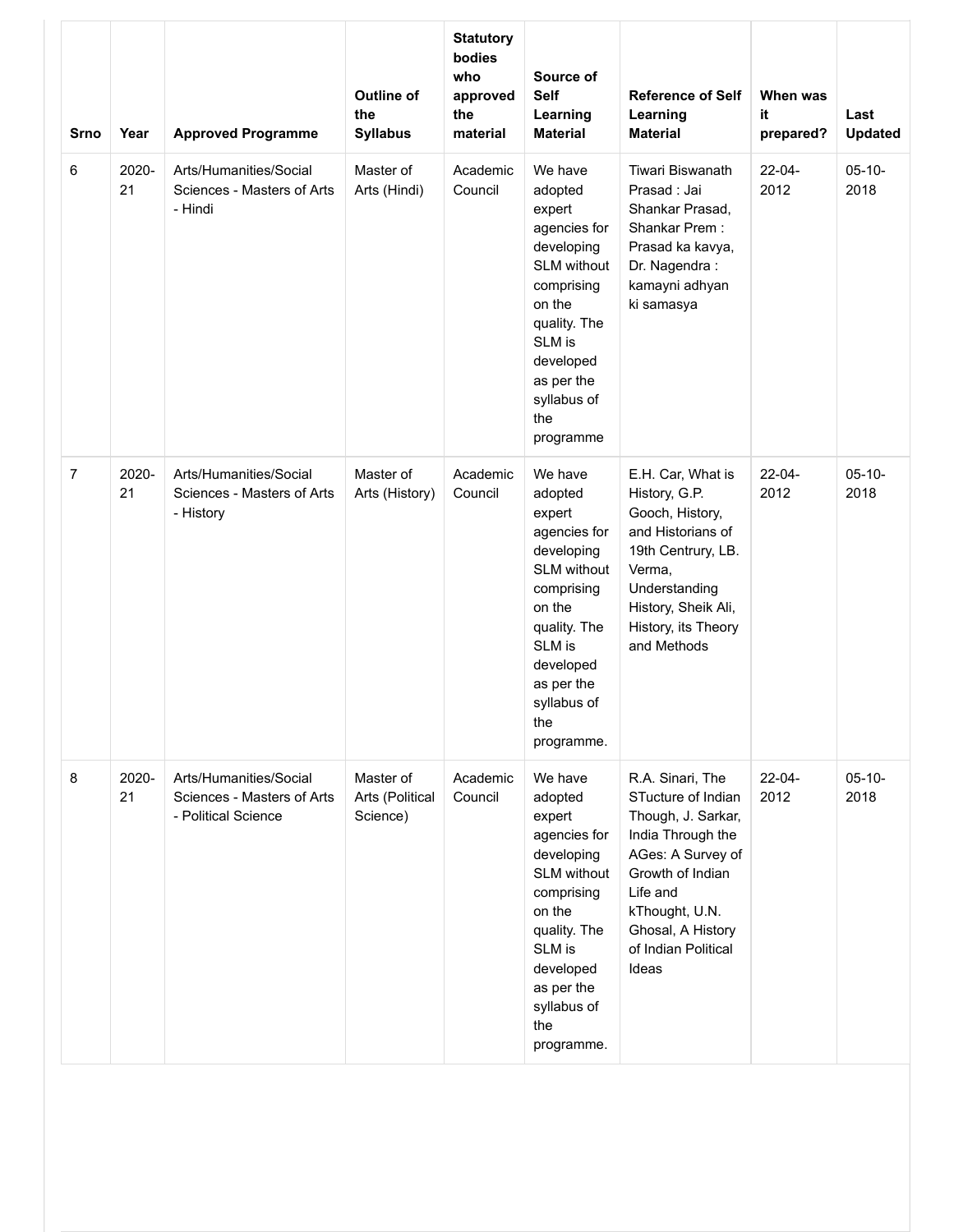| <b>Srno</b> | Year        | <b>Approved Programme</b>                                                                 | <b>Outline of</b><br>the<br><b>Syllabus</b>       | <b>Statutory</b><br>bodies<br>who<br>approved<br>the<br>material | Source of<br><b>Self</b><br>Learning<br><b>Material</b>                                                                                                                                           | <b>Reference of Self</b><br>Learning<br><b>Material</b>                                                                                                                                                                                          | When was<br>it<br>prepared? | Last<br><b>Updated</b> |
|-------------|-------------|-------------------------------------------------------------------------------------------|---------------------------------------------------|------------------------------------------------------------------|---------------------------------------------------------------------------------------------------------------------------------------------------------------------------------------------------|--------------------------------------------------------------------------------------------------------------------------------------------------------------------------------------------------------------------------------------------------|-----------------------------|------------------------|
| 9           | 2020-<br>21 | Arts/Humanities/Social<br>Sciences - Masters of Arts<br>- Psychology                      | Master of<br>Arts<br>(Psychology)                 | Academic<br>Council                                              | We have<br>adopted<br>expert<br>agencies for<br>developing<br><b>SLM</b> without<br>comprising<br>on the<br>quality. The<br>SLM is<br>developed<br>as per the<br>syllabus of<br>the<br>programme. | Walsh (1994)<br>:Neuropsychology,<br>Hall & Lindzey<br>$(1978)$ : Theories<br>of Personality,<br>N.Y. Wiley,<br>Benijamin, opkins<br>& Nationa (1987):<br>Psychology,<br>Galetti. K.M.<br>(1999) Cognitive<br>Psychology,<br>Mumbai:<br>Thompson | 22-04-<br>2012              | $05-10-$<br>2018       |
| 10          | 2020-<br>21 | Arts/Humanities/Social<br>Sciences - Masters of Arts<br>- Sociology                       | Master of<br>Arts<br>(Sociology)                  | Academic<br>Council                                              | We have<br>adopted<br>expert<br>agencies for<br>developing<br>SLM without<br>comprising<br>on the<br>quality. The<br>SLM is<br>developed<br>as per the<br>syllabus of<br>the<br>programme.        | Sociology: A<br>Gidden, H.M.<br>Johnson<br>Sociology: A<br>Systematic<br>Introduction, M.<br>Haralambas<br>Sociology: Thems<br>& Perspectives<br>Abrahm and<br>Morgan<br>Sociological<br>Thought                                                 | $22 - 04 -$<br>2012         | $05 - 10 -$<br>2018    |
| 11          | 2020-<br>21 | Library and Information<br>Sciences - Master of<br>Library & Information<br>Sciences - NA | Master of<br>Library and<br>Information<br>Sciene | Academic<br>Council                                              | We have<br>also<br>adopted<br>expert<br>agencies for<br>developing<br>SLM without<br>comprising<br>on the<br>quality.                                                                             | Agrwal SS (1996),<br>Main elements of<br>Library Mgt.<br>Tripathi SM<br>(1999), Agrwal<br>RC, Mathur (el.al),<br>G.S. Sudha                                                                                                                      | $22 - 04 -$<br>2012         | $05-10-$<br>2018       |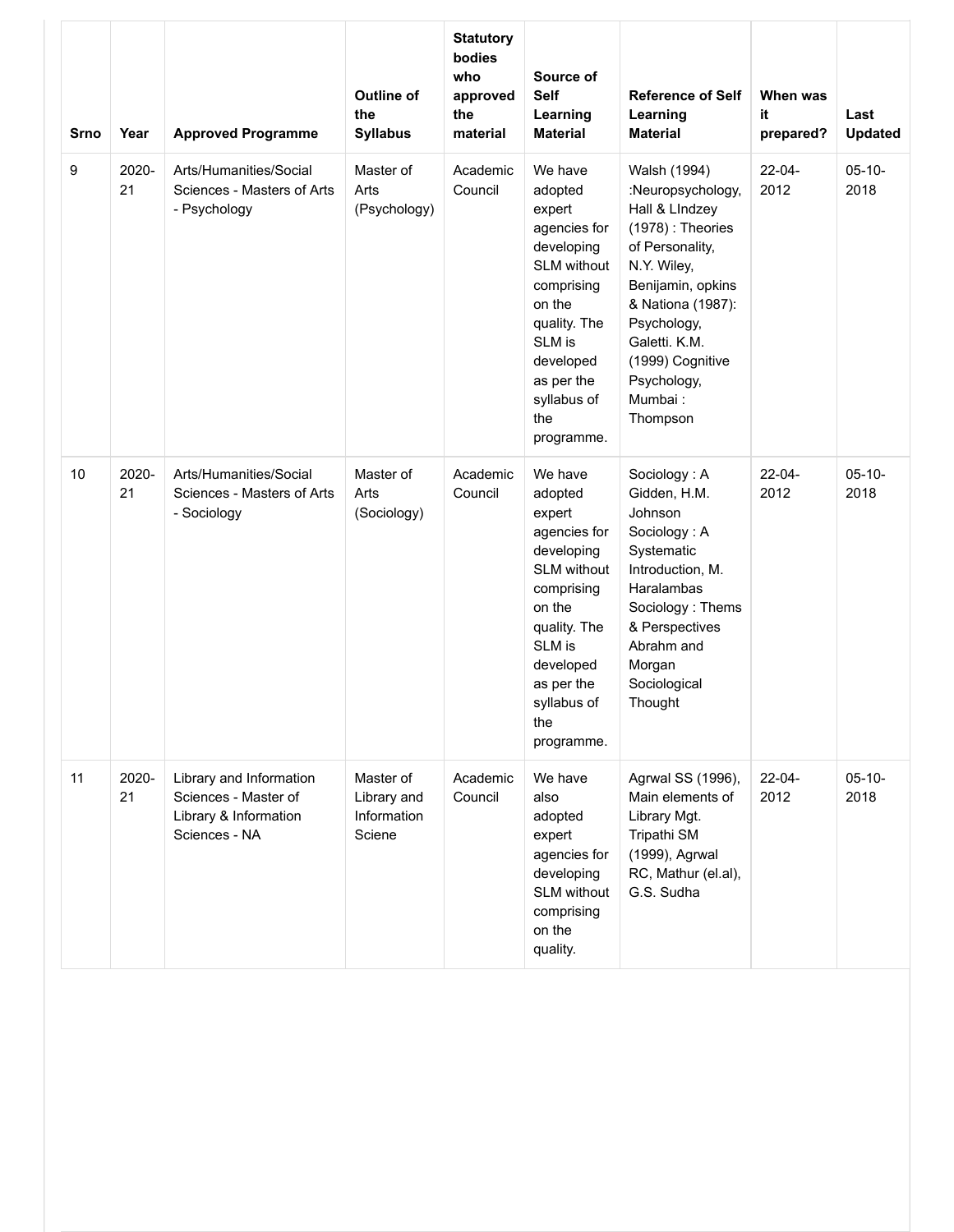| <b>Srno</b> | Year        | <b>Approved Programme</b>                                             | <b>Outline of</b><br>the<br><b>Syllabus</b> | <b>Statutory</b><br>bodies<br>who<br>approved<br>the<br>material | Source of<br><b>Self</b><br>Learning<br><b>Material</b>                                                                                                                                           | <b>Reference of Self</b><br>Learning<br><b>Material</b>                                                                                                                                                                                                                  | When was<br>it<br>prepared? | Last<br><b>Updated</b> |
|-------------|-------------|-----------------------------------------------------------------------|---------------------------------------------|------------------------------------------------------------------|---------------------------------------------------------------------------------------------------------------------------------------------------------------------------------------------------|--------------------------------------------------------------------------------------------------------------------------------------------------------------------------------------------------------------------------------------------------------------------------|-----------------------------|------------------------|
| 12          | 2020-<br>21 | <b>Education/Teachers</b><br>Training - Bachelor of<br>Education - NA | Bachelor of<br>Education                    | Academic<br>Council                                              | We have<br>adopted<br>expert<br>agencies for<br>developing<br><b>SLM without</b><br>comprising<br>on the<br>quality. The<br>SLM is<br>developed<br>as per the<br>syllabus of<br>the<br>programme. | Isaksen, Scott G.<br>1993. The<br>Emergence of a<br>Discipline:<br>Understanding<br>and Recognizing<br>Creativity,<br>California:<br>Greenwood<br>Publishing Group.<br>Dr. Ram Kuhor<br>Singh,<br>Understanding<br>Discipline &<br>Subjects                              | $22 - 04 -$<br>2012         | $05 - 10 -$<br>2018    |
| 13          | 2020-<br>21 | Arts/Humanities/Social<br>Sciences - Masters of Arts<br>- Education   | Master of<br>Arts<br>(Education)            | Academic<br>Council                                              | We have<br>adopted<br>expert<br>agencies for<br>developing<br><b>SLM</b> without<br>comprising<br>on the<br>quality. The<br>SLM is<br>developed<br>as per the<br>syllabus of<br>the<br>programme. | Gage, N.L.<br>Paradigms for<br>Research on<br>Teaching in N.L.<br>Gage (ed.) Book<br>of Research on<br>Teachng Chicago<br>: Rand Mcnally &<br>Co., 1993, Gilbert,<br>R.F. Mathetics:<br>T?he Technology<br>fo Education,<br>Journal of<br>Mathtics, 1,1 and<br>1,2, 1962 | $22 - 04 -$<br>2012         | $05 - 10 -$<br>2018    |

## **Regional Centre**

| Srno | Name of<br>Regional<br><b>Centre</b> | <b>Address</b><br>оf<br>Regional<br><b>Centre</b> | Name of the<br>Coordinator/<br><b>Counselor</b> | <b>Contact Details of</b><br>the Coordinator/<br><b>Counselor</b> | <b>Email Details of</b><br>the Coordinator/<br><b>Counselor</b> | Qualification<br>of Coordinator/<br><b>Counselor</b> | No. of LSCs<br>covered under<br><b>Regional Centre</b> |
|------|--------------------------------------|---------------------------------------------------|-------------------------------------------------|-------------------------------------------------------------------|-----------------------------------------------------------------|------------------------------------------------------|--------------------------------------------------------|
|      | 0                                    | 0                                                 |                                                 |                                                                   | 0                                                               |                                                      | 0                                                      |

-----------------

# **Learner Support Centre (LSC) details**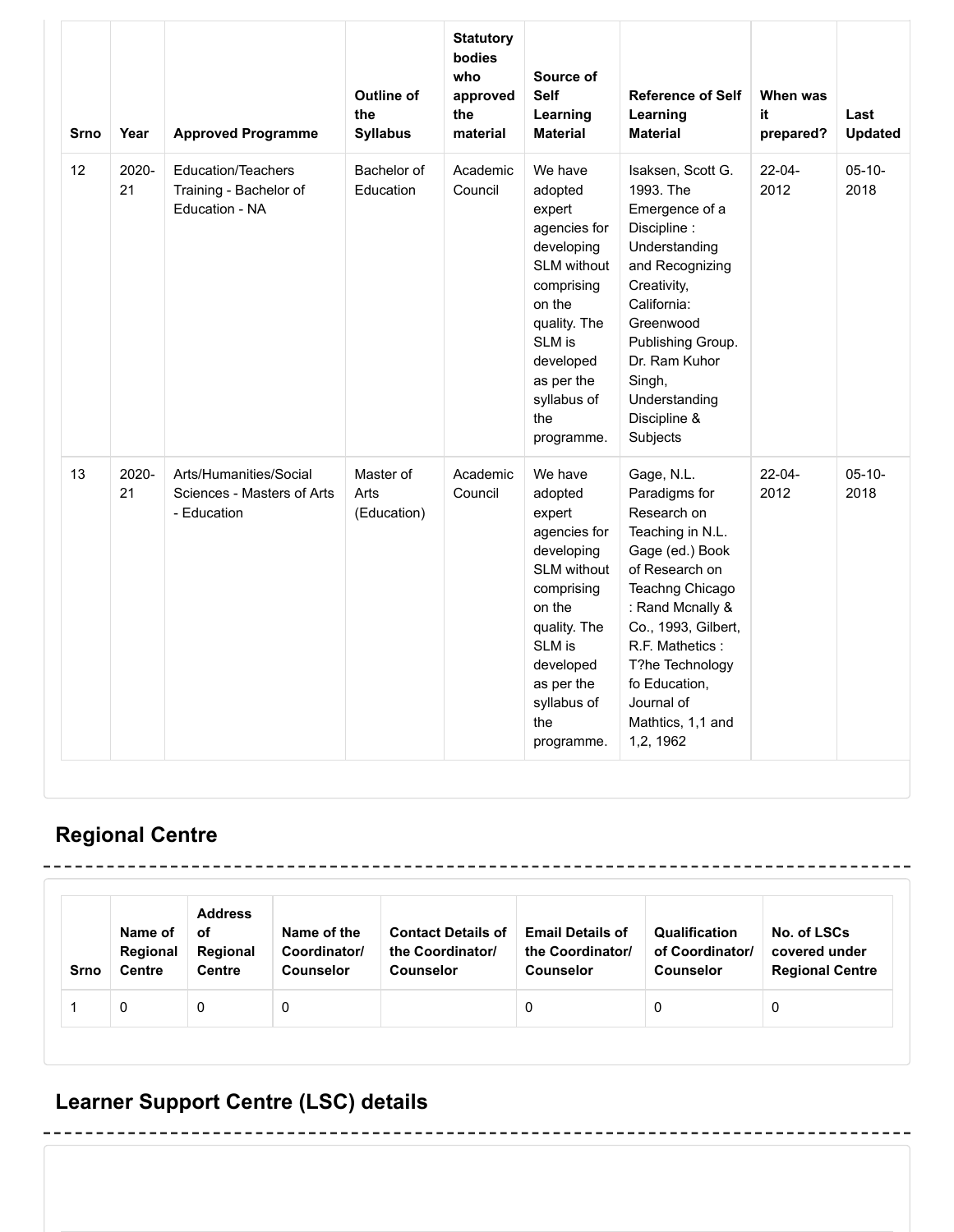| <b>Srno</b>      | Name of College &<br><b>Address</b>                                                                       | <b>Whether the</b><br>College /<br>institute is<br><b>Private or</b><br>Govt | Name of<br><b>Affiliating</b><br><b>University /</b><br><b>HEI</b> | Name of<br>Co-<br>ordinator                             | <b>Contact</b><br><b>Details of</b><br>Co-<br>ordinator | <b>Qualifications</b>          | No. of<br><b>Counsellors</b> |
|------------------|-----------------------------------------------------------------------------------------------------------|------------------------------------------------------------------------------|--------------------------------------------------------------------|---------------------------------------------------------|---------------------------------------------------------|--------------------------------|------------------------------|
| $\mathbf{1}$     | S.N.SINHA COLLEGE,<br>JEHANABAD                                                                           | Government                                                                   | <b>MAGADH</b><br><b>UNIVERSITY</b>                                 | DR.<br><b>GIRIRAJ</b><br><b>SHARMA</b>                  | 9905832508                                              | M.A. PH.D.<br>(SOC.)           | $\mathbf{1}$                 |
| $\overline{2}$   | GAYA COLLEGE,<br><b>GAYA</b>                                                                              | Government                                                                   | <b>MAGADH</b><br><b>UNIVERSITY</b>                                 | DR.<br><b>ASHWINI</b><br><b>KUMAR</b>                   | 9931577877                                              | M.A., PH.D.<br>(ECO.)          | 8                            |
| $\mathbf{3}$     | <b>GANOURI RAMKALI</b><br><b>TEACHERS TRANING</b><br>COLLEGE,<br><b>INDUSTRIAL AREA,</b><br><b>NAWADA</b> | Private                                                                      | <b>MAGADH</b><br><b>UNIVERSITY</b>                                 | DR. MD.<br><b>INAM</b>                                  | 8789326247                                              | M.A., PH.D.                    | $\mathbf{1}$                 |
| 4                | <b>MAGADH TEACHERS</b><br>TRAINING COLLEGE,<br><b>WEST SOUTH</b><br>CHURCH ROAD, GAYA                     | Private                                                                      | <b>MAGADH</b><br><b>UNIVERSITY</b>                                 | DR.<br><b>MANGALA</b><br>YADAV                          | 9140193469                                              | M.S., M.RF.,<br>PH.D.          | $\mathbf{1}$                 |
| $\sqrt{5}$       | MAGADH COLLEGE<br>OF EDUCATION,<br>DUBHAL, GAYA                                                           | Private                                                                      | <b>MAGADH</b><br><b>UNIVERSITY</b>                                 | DR. MD.<br><b>SARMAD</b><br><b>JAMAL</b>                | 9661362433                                              | M.A., PH.D.<br>(EDU. &<br>ENG. | $\overline{2}$               |
| 6                | <b>SHRI BHAGWAT</b><br><b>PRASAD SINGH</b><br>MEMORIAL B.ED.<br>COLLEGE,<br>AURANGABAD                    | Private                                                                      | <b>MAGADH</b><br><b>UNIVERSITY</b>                                 | DR.<br><b>BHAGWATI</b><br><b>DHAR</b><br><b>DUBEY</b>   | 9988951383                                              | M.A., M.ED.,<br>PH.D.          | $\mathbf{1}$                 |
| $\overline{7}$   | <b>TEACHERS TRAINING</b><br>COLLEGE,<br><b>INDUSTRIAL AREA,</b><br><b>GAYA</b>                            | Private                                                                      | <b>MAGADH</b><br><b>UNIVERSITY</b>                                 | DR.<br><b>RAVINDRA</b><br><b>KUMAR</b>                  | 9431224777                                              | M.A., PH.D.                    | 1                            |
| 8                | A.M. COLLEGE, GAYA                                                                                        | Government                                                                   | <b>MAGADH</b><br><b>UNIVERSITY</b>                                 | DR.<br>ABDULLAH<br><b>KHAN</b>                          | 9431085116                                              | M.A., PH.D.                    | 3                            |
| $\boldsymbol{9}$ | S. SINHA COLLEGE,<br>AURANGABAD                                                                           | Government                                                                   | <b>MAGADH</b><br><b>UNIVERSITY</b>                                 | DR.<br><b>DEVENDRA</b><br><b>PRASAD</b><br><b>SINGH</b> | 9430610041                                              | M.A., PH.D.                    | 9                            |
| 10               | DEPARTMENT OF<br>EDUCATION, M.U.<br><b>BODHGAYA</b>                                                       | Government                                                                   | <b>MAGADH</b><br><b>UNIVERSITY</b>                                 | DR.<br><b>PRAVAT</b><br><b>KUMAR</b><br><b>DHAL</b>     | 9430774502                                              | M.SC., MED.<br>PH.D. (EDU.)    | $\overline{2}$               |
| 11               | <b>DIRECTORATE OF</b><br><b>DISTANCE</b><br>EDUCATION, M.U.,<br><b>BODHGAYA</b>                           | Government                                                                   | <b>MAGADH</b><br><b>UNIVERSITY</b>                                 | DR. GEETA<br><b>PANDEY</b>                              | 8709892923                                              | M.A., PH.D.<br>(EDU.), NET     | $\overline{2}$               |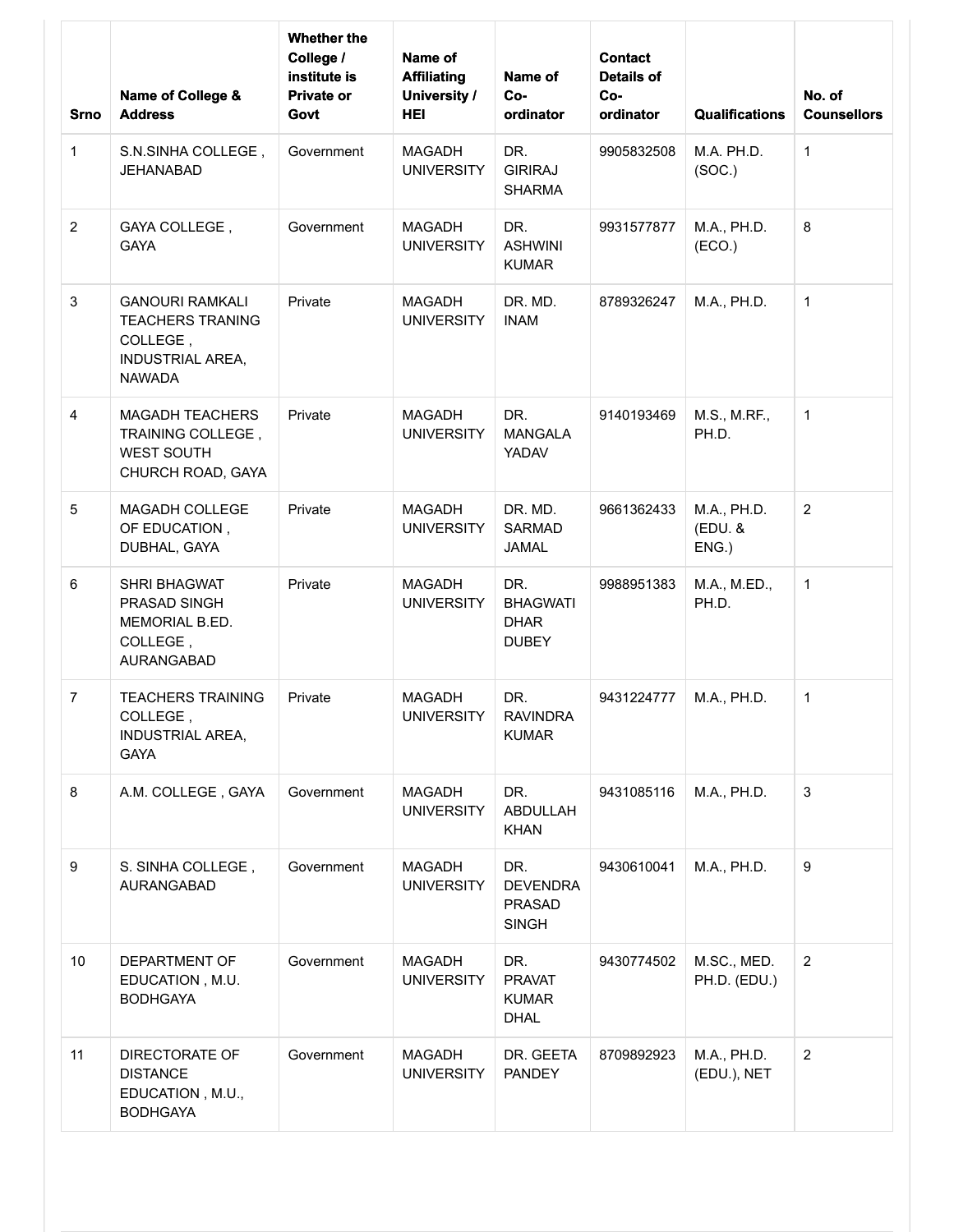| Srno | Name of College &<br><b>Address</b>                                                          | <b>Whether the</b><br>College /<br>institute is<br><b>Private or</b><br>Govt | Name of<br><b>Affiliating</b><br>University /<br><b>HEI</b> | Name of<br>$Co-$<br>ordinator           | Contact<br>Details of<br>Co-<br>ordinator | <b>Qualifications</b> | No. of<br><b>Counsellors</b> |
|------|----------------------------------------------------------------------------------------------|------------------------------------------------------------------------------|-------------------------------------------------------------|-----------------------------------------|-------------------------------------------|-----------------------|------------------------------|
| 12   | <b>MAA KAMLA</b><br><b>CHANDRIKA JI</b><br><b>TEACHERS TRAINING</b><br>COLLEGE,<br>JEHANABAD | Private                                                                      | MAGADH<br><b>UNIVERSITY</b>                                 | SRI<br><b>UPENDRA</b><br><b>KUMAR</b>   | 8864056724                                | M.A., M.ED.           | $\mathbf 1$                  |
| 13   | S. S. COLLEGE,<br>JEHANABAD                                                                  | Government                                                                   | <b>MAGADH</b><br><b>UNIVERSITY</b>                          | DR.<br><b>SHRINATH</b><br><b>SHARMA</b> | 9939012408                                | M.A., PH.D.           | 3                            |

## **Examination Centre**

| <b>Srno</b>    | <b>Address of</b><br><b>Name of Centre</b><br><b>Centre</b> |                          |                | A) Proposed Examination Centre for term end examinatino for ODL<br>programme for Upcoming Academic Years              |           |  |  |  |  |
|----------------|-------------------------------------------------------------|--------------------------|----------------|-----------------------------------------------------------------------------------------------------------------------|-----------|--|--|--|--|
| 1              | DEPT. OF BUDDHIST<br><b>STUDIES</b>                         | M.U.,<br><b>BODHGAYA</b> | $\mathbf 1$    | Whether examination centre is within the territorial jurisdiction of<br>the HEI as per Annexure IV of ODL Regulations | Yes       |  |  |  |  |
|                |                                                             |                          | 2              | Whether the examination centre is located as per clause 13 (7)<br>of Part IV of Regulations                           | Yes       |  |  |  |  |
|                |                                                             |                          | 3              | Provision of CCTV Cameras                                                                                             | Yes       |  |  |  |  |
|                |                                                             |                          | 4              | Provision of Bio-metric attendance                                                                                    | No        |  |  |  |  |
|                |                                                             |                          | 5              | Provision of Video recording                                                                                          | No        |  |  |  |  |
| $\overline{2}$ | DEPT. OF                                                    | M.U.,                    |                |                                                                                                                       |           |  |  |  |  |
|                | <b>ECONOMICS</b>                                            | <b>BODHGAYA</b>          | 1              | Whether examination centre is within the territorial jurisdiction of<br>the HEI as per Annexure IV of ODL Regulations | Yes       |  |  |  |  |
|                |                                                             |                          | 2              | Whether the examination centre is located as per clause 13 (7)<br>of Part IV of Regulations                           | Yes       |  |  |  |  |
|                |                                                             |                          | 3              | Provision of CCTV Cameras                                                                                             | Yes       |  |  |  |  |
|                |                                                             |                          | $\overline{4}$ | Provision of Bio-metric attendance                                                                                    | No        |  |  |  |  |
|                |                                                             |                          | 5              | Provision of Video recording                                                                                          | <b>No</b> |  |  |  |  |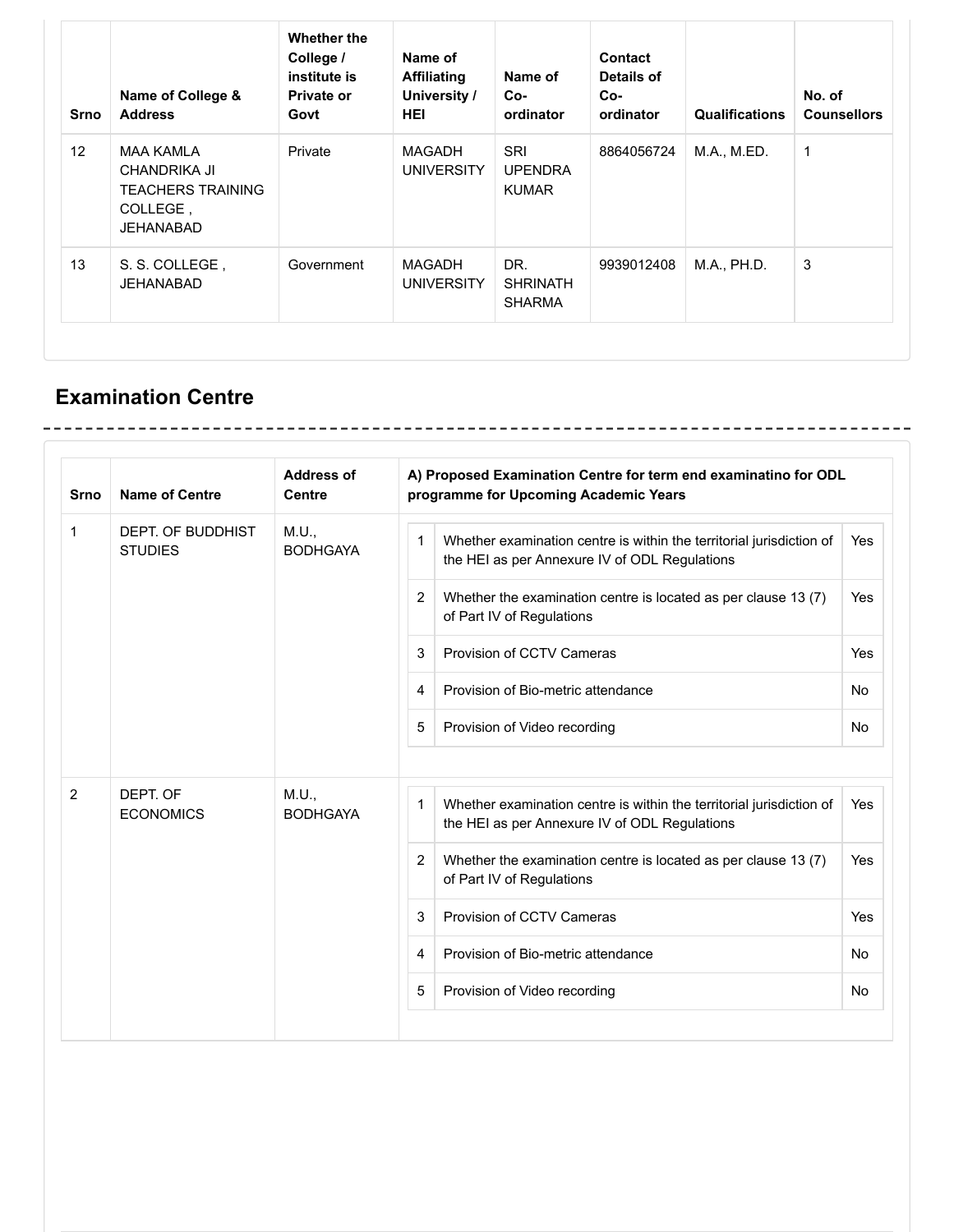| Srno | <b>Name of Centre</b>                | <b>Address of</b><br><b>Centre</b> | A) Proposed Examination Centre for term end examinatino for ODL<br>programme for Upcoming Academic Years                             |     |
|------|--------------------------------------|------------------------------------|--------------------------------------------------------------------------------------------------------------------------------------|-----|
| 3    | DEPT. OF POLITICAL<br><b>SCIENCE</b> | M.U.,<br><b>BODHGAYA</b>           | Whether examination centre is within the territorial jurisdiction of<br>1<br>the HEI as per Annexure IV of ODL Regulations           | Yes |
|      |                                      |                                    | $\overline{2}$<br>Whether the examination centre is located as per clause 13 (7)<br>of Part IV of Regulations                        | Yes |
|      |                                      |                                    | Provision of CCTV Cameras<br>3                                                                                                       | Yes |
|      |                                      |                                    | Provision of Bio-metric attendance<br>4                                                                                              | No  |
|      |                                      |                                    | 5<br>Provision of Video recording                                                                                                    | No  |
| 4    | DEPT. OF<br>SOCIOLOGY                | M.U.,<br><b>BODHGAYA</b>           | Whether examination centre is within the territorial jurisdiction of<br>1<br>the HEI as per Annexure IV of ODL Regulations           | Yes |
|      |                                      |                                    | $\overline{2}$<br>Whether the examination centre is located as per clause 13 (7)<br>of Part IV of Regulations                        | Yes |
|      |                                      |                                    | 3<br>Provision of CCTV Cameras                                                                                                       | Yes |
|      |                                      |                                    | Provision of Bio-metric attendance<br>4                                                                                              | No  |
|      |                                      |                                    | 5<br>Provision of Video recording                                                                                                    | No  |
|      |                                      |                                    |                                                                                                                                      |     |
| 5    | DEPT. OF<br><b>PSYCHOLOGY</b>        | M.U.,<br><b>BODHGAYA</b>           | Whether examination centre is within the territorial jurisdiction of<br>1<br>the HEI as per Annexure IV of ODL Regulations           | Yes |
|      |                                      |                                    | 2<br>Whether the examination centre is located as per clause 13 (7)<br>of Part IV of Regulations                                     | Yes |
|      |                                      |                                    | 3<br>Provision of CCTV Cameras                                                                                                       | Yes |
|      |                                      |                                    | Provision of Bio-metric attendance<br>4                                                                                              | No  |
|      |                                      |                                    | 5<br>Provision of Video recording                                                                                                    | No  |
| 6    | DEPT. OF HISTORY                     | M.U.,                              |                                                                                                                                      |     |
|      |                                      | <b>BODHGAYA</b>                    | $\mathbf 1$<br>Whether examination centre is within the territorial jurisdiction of<br>the HEI as per Annexure IV of ODL Regulations | Yes |
|      |                                      |                                    | 2<br>Whether the examination centre is located as per clause 13 (7)<br>of Part IV of Regulations                                     | Yes |
|      |                                      |                                    | Provision of CCTV Cameras<br>3                                                                                                       | Yes |
|      |                                      |                                    | Provision of Bio-metric attendance<br>4                                                                                              | No  |
|      |                                      |                                    | 5<br>Provision of Video recording                                                                                                    | No  |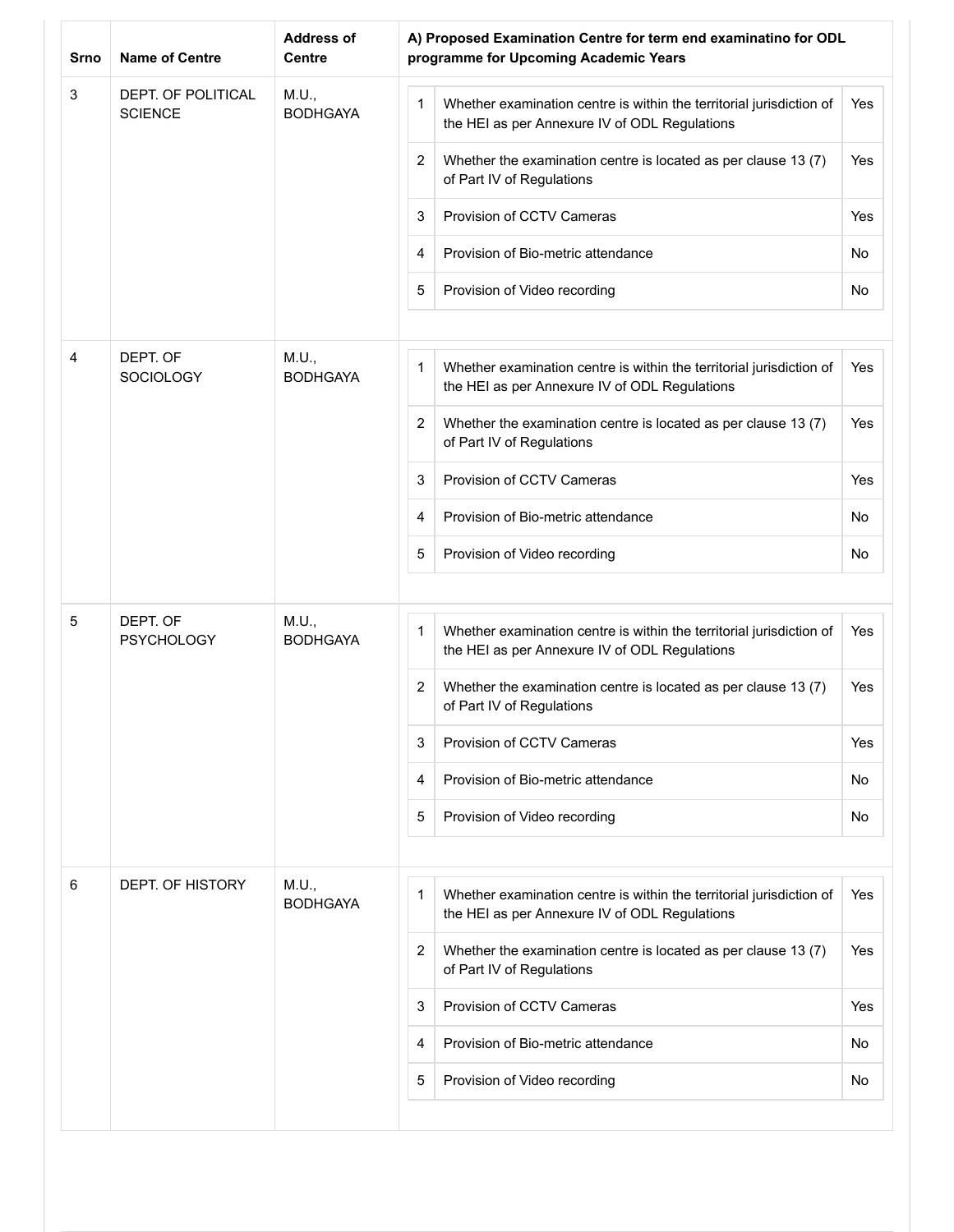| Srno           | <b>Name of Centre</b>             | <b>Address of</b><br><b>Centre</b> | A) Proposed Examination Centre for term end examinatino for ODL<br>programme for Upcoming Academic Years                   |     |
|----------------|-----------------------------------|------------------------------------|----------------------------------------------------------------------------------------------------------------------------|-----|
| $\overline{7}$ | DEPT. OF A.I. & A.S.              | M.U.,<br><b>BODHGAYA</b>           | Whether examination centre is within the territorial jurisdiction of<br>1<br>the HEI as per Annexure IV of ODL Regulations | Yes |
|                |                                   |                                    | 2<br>Whether the examination centre is located as per clause 13 (7)<br>of Part IV of Regulations                           | Yes |
|                |                                   |                                    | Provision of CCTV Cameras<br>3                                                                                             | Yes |
|                |                                   |                                    | Provision of Bio-metric attendance<br>4                                                                                    | No  |
|                |                                   |                                    | 5<br>Provision of Video recording                                                                                          | No  |
| 8              | DEPT. OF URDU                     | M.U.,<br><b>BODHGAYA</b>           | 1<br>Whether examination centre is within the territorial jurisdiction of<br>the HEI as per Annexure IV of ODL Regulations | Yes |
|                |                                   |                                    | 2<br>Whether the examination centre is located as per clause 13 (7)<br>of Part IV of Regulations                           | Yes |
|                |                                   |                                    | Provision of CCTV Cameras<br>3                                                                                             | Yes |
|                |                                   |                                    | Provision of Bio-metric attendance<br>4                                                                                    | No  |
|                |                                   |                                    | 5<br>Provision of Video recording                                                                                          | No  |
| 9              | Dept. of Philosophy,              | Magadh                             |                                                                                                                            |     |
|                | M.U. Bodhgaya                     | University<br>Bodhgaya             | 1<br>Whether examination centre is within the territorial jurisdiction of<br>the HEI as per Annexure IV of ODL Regulations | Yes |
|                |                                   |                                    | 2<br>Whether the examination centre is located as per clause 13 (7)<br>of Part IV of Regulations                           | Yes |
|                |                                   |                                    | 3<br>Provision of CCTV Cameras                                                                                             | Yes |
|                |                                   |                                    | Provision of Bio-metric attendance<br>4                                                                                    | No  |
|                |                                   |                                    | 5<br>Provision of Video recording                                                                                          | No  |
| 10             | Dept.of<br>English, M.U. Bodhgaya | Magadh<br>University               | 1<br>Whether examination centre is within the territorial jurisdiction of                                                  | Yes |
|                |                                   | Bodhgaya                           | the HEI as per Annexure IV of ODL Regulations<br>2<br>Whether the examination centre is located as per clause 13 (7)       | Yes |
|                |                                   |                                    | of Part IV of Regulations                                                                                                  |     |
|                |                                   |                                    | Provision of CCTV Cameras<br>3                                                                                             | Yes |
|                |                                   |                                    | Provision of Bio-metric attendance<br>4                                                                                    | No  |
|                |                                   |                                    | 5<br>Provision of Video recording                                                                                          | No  |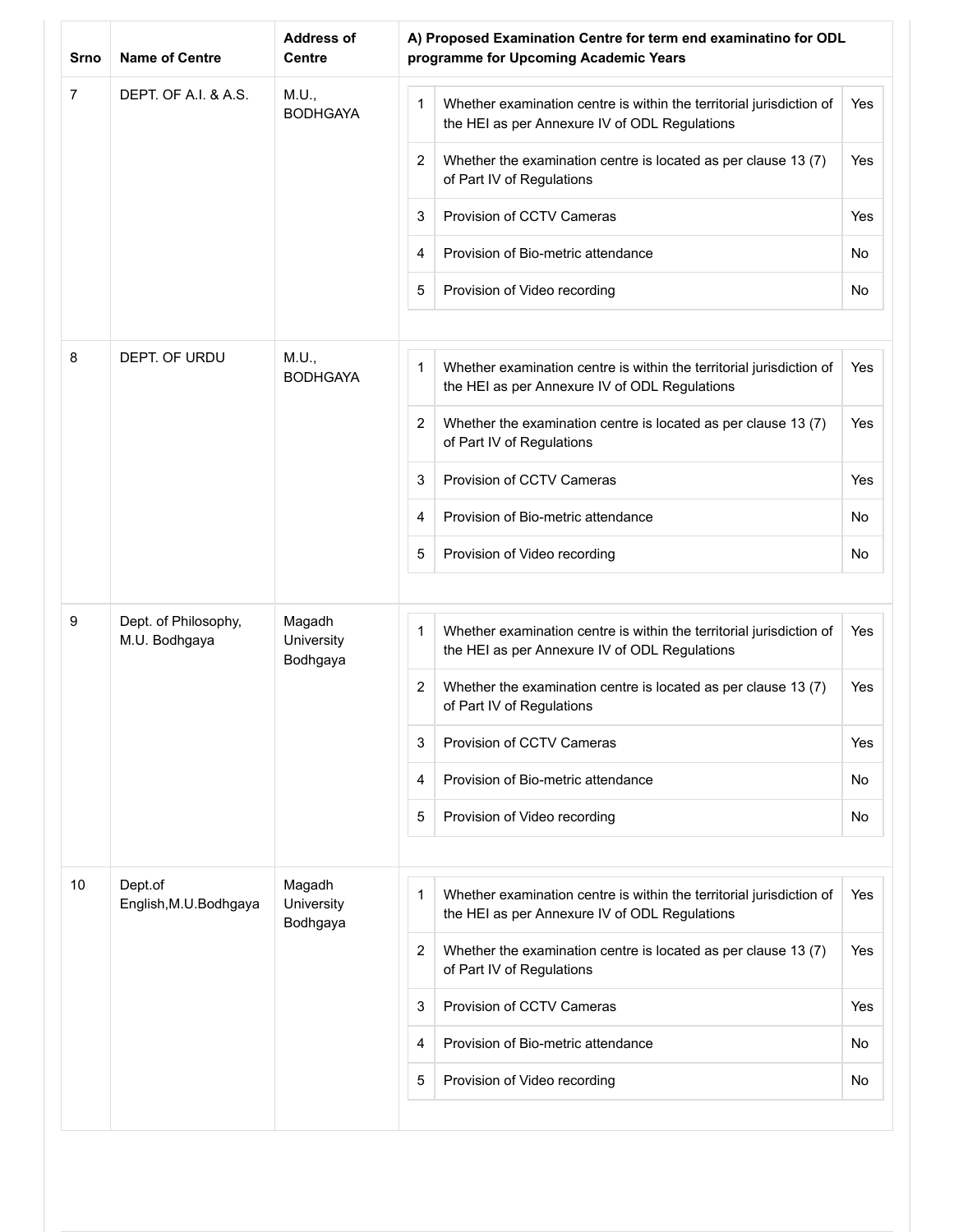| <b>Srno</b> | <b>Name of Centre</b>                                                                | <b>Address of</b><br><b>Centre</b> | A) Proposed Examination Centre for term end examinatino for ODL<br>programme for Upcoming Academic Years                   |     |
|-------------|--------------------------------------------------------------------------------------|------------------------------------|----------------------------------------------------------------------------------------------------------------------------|-----|
| 11          | Dept.of Hindi<br>M.U.Bodhgaya                                                        | Magadh<br>University<br>Bodhgaya   | 1<br>Whether examination centre is within the territorial jurisdiction of<br>the HEI as per Annexure IV of ODL Regulations | Yes |
|             |                                                                                      |                                    | Whether the examination centre is located as per clause 13 (7)<br>2<br>of Part IV of Regulations                           | Yes |
|             |                                                                                      |                                    | Provision of CCTV Cameras<br>3                                                                                             | Yes |
|             |                                                                                      |                                    | Provision of Bio-metric attendance<br>4                                                                                    | No  |
|             |                                                                                      |                                    | 5<br>Provision of Video recording                                                                                          | No  |
| 12          | <b>Mannulal Central</b><br>Magadh<br>Library, M.U Bodhgaya<br>University<br>Bodhgaya |                                    | Whether examination centre is within the territorial jurisdiction of<br>1<br>the HEI as per Annexure IV of ODL Regulations | Yes |
|             |                                                                                      |                                    | 2<br>Whether the examination centre is located as per clause 13 (7)<br>of Part IV of Regulations                           | Yes |
|             |                                                                                      |                                    | 3<br>Provision of CCTV Cameras                                                                                             | Yes |
|             |                                                                                      |                                    | Provision of Bio-metric attendance<br>4                                                                                    | No  |
|             |                                                                                      |                                    | 5<br>Provision of Video recording                                                                                          | No  |
|             |                                                                                      |                                    |                                                                                                                            |     |
| 13          | Gaya College, Gaya                                                                   | Gaya                               | 1<br>Whether examination centre is within the territorial jurisdiction of<br>the HEI as per Annexure IV of ODL Regulations | Yes |
|             |                                                                                      |                                    | 2<br>Whether the examination centre is located as per clause 13 (7)<br>of Part IV of Regulations                           | Yes |
|             |                                                                                      |                                    | Provision of CCTV Cameras<br>3                                                                                             | Yes |
|             |                                                                                      |                                    | Provision of Bio-metric attendance<br>4                                                                                    | No  |
|             |                                                                                      |                                    | 5<br>Provision of Video recording                                                                                          | No  |
|             |                                                                                      |                                    |                                                                                                                            |     |
| 14          | A.M.College, Gaya                                                                    | Gaya                               | 1<br>Whether examination centre is within the territorial jurisdiction of<br>the HEI as per Annexure IV of ODL Regulations | Yes |
|             |                                                                                      |                                    | 2<br>Whether the examination centre is located as per clause 13 (7)<br>of Part IV of Regulations                           | Yes |
|             |                                                                                      |                                    | Provision of CCTV Cameras<br>3                                                                                             | Yes |
|             |                                                                                      |                                    | Provision of Bio-metric attendance<br>4                                                                                    | No  |
|             |                                                                                      |                                    | 5<br>Provision of Video recording                                                                                          | No  |

## **Human Resources Information**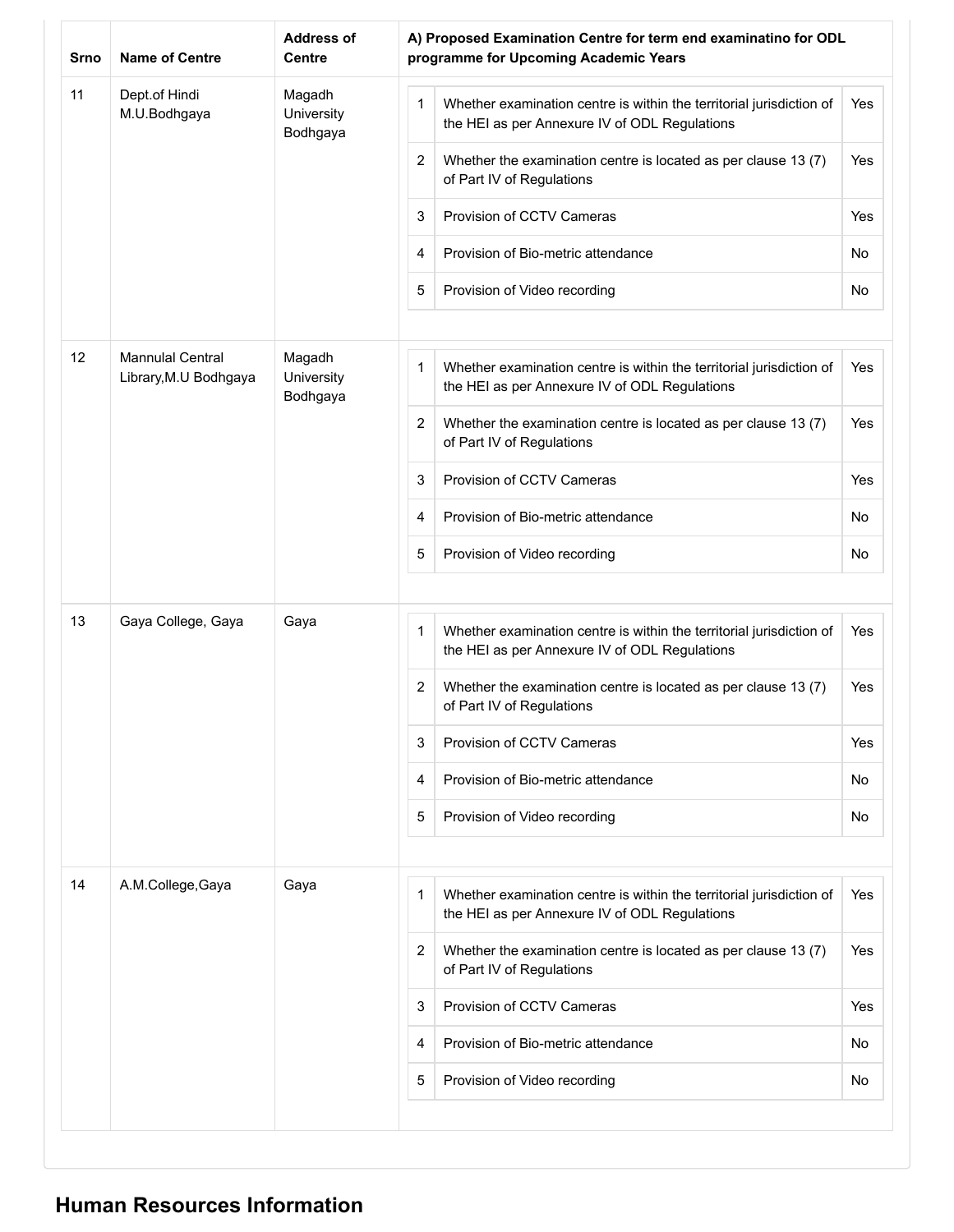| <b>Academic Staff for ODL Programmes</b> |                                                         |                                           |                                  |  |  |  |
|------------------------------------------|---------------------------------------------------------|-------------------------------------------|----------------------------------|--|--|--|
| <b>Type of Staff</b>                     | No. of Staff on Full Time and Dedicated<br><b>Basis</b> | No. of Staff Exclusively of<br><b>ODL</b> | No. of Temporary<br><b>Staff</b> |  |  |  |
| Director                                 |                                                         |                                           | 0                                |  |  |  |
| Associate<br>Professor                   | 14                                                      | 14                                        | $\Omega$                         |  |  |  |
| <b>Assistant Professor</b>               | 16                                                      | 16                                        | 0                                |  |  |  |
| Any other                                | 0                                                       | 0                                         | 0                                |  |  |  |

-----------------------------------

-----------

| <b>Administrative Staff for ODL Programmes</b> |                |                                 |                        |  |  |  |
|------------------------------------------------|----------------|---------------------------------|------------------------|--|--|--|
| <b>Type of Staff</b>                           | No. of Staff   | No. of Staff Exclusively of ODL | No. of Temporary Staff |  |  |  |
| Deputy Registrar                               | 0              | $\mathbf 0$                     | $\mathbf 0$            |  |  |  |
| Assistant Registrar                            | 0              | 0                               | 0                      |  |  |  |
| Section Officer                                | 1              | $\mathbf 1$                     | 1                      |  |  |  |
| Assistants                                     | 8              | 8                               | 0                      |  |  |  |
| <b>Computer Operators</b>                      | $\overline{c}$ | $\overline{c}$                  | $\Omega$               |  |  |  |
| Class-IV / Mult Tasking Staff                  | 11             | 11                              | $\mathbf 0$            |  |  |  |
| Technical / Professional                       | $\mathbf 1$    | 1                               | 0                      |  |  |  |
| Any other                                      | 4              | 4                               | $\mathbf{0}$           |  |  |  |

# **Faculty Details**

----------

 $\overline{\phantom{a}}$ 

-----------------

| Srno | Year        | Academic<br><b>Session</b> | Name of<br><b>Programmes</b>                                                                                                              | Name of<br>faculty   | <b>Address</b> | <b>Phone</b> | Email              |
|------|-------------|----------------------------|-------------------------------------------------------------------------------------------------------------------------------------------|----------------------|----------------|--------------|--------------------|
|      | 2020-<br>21 | July                       | Master of Library &<br>Information<br>Sciences-NA   <br><b>Bachelor of Library</b><br>& Information<br>Science-NA[ Total<br>Faculties:2 ] | Mr. Santosh<br>Kumar | DDE,<br>M.U.   | 9931000149   | santy1st@gmail.com |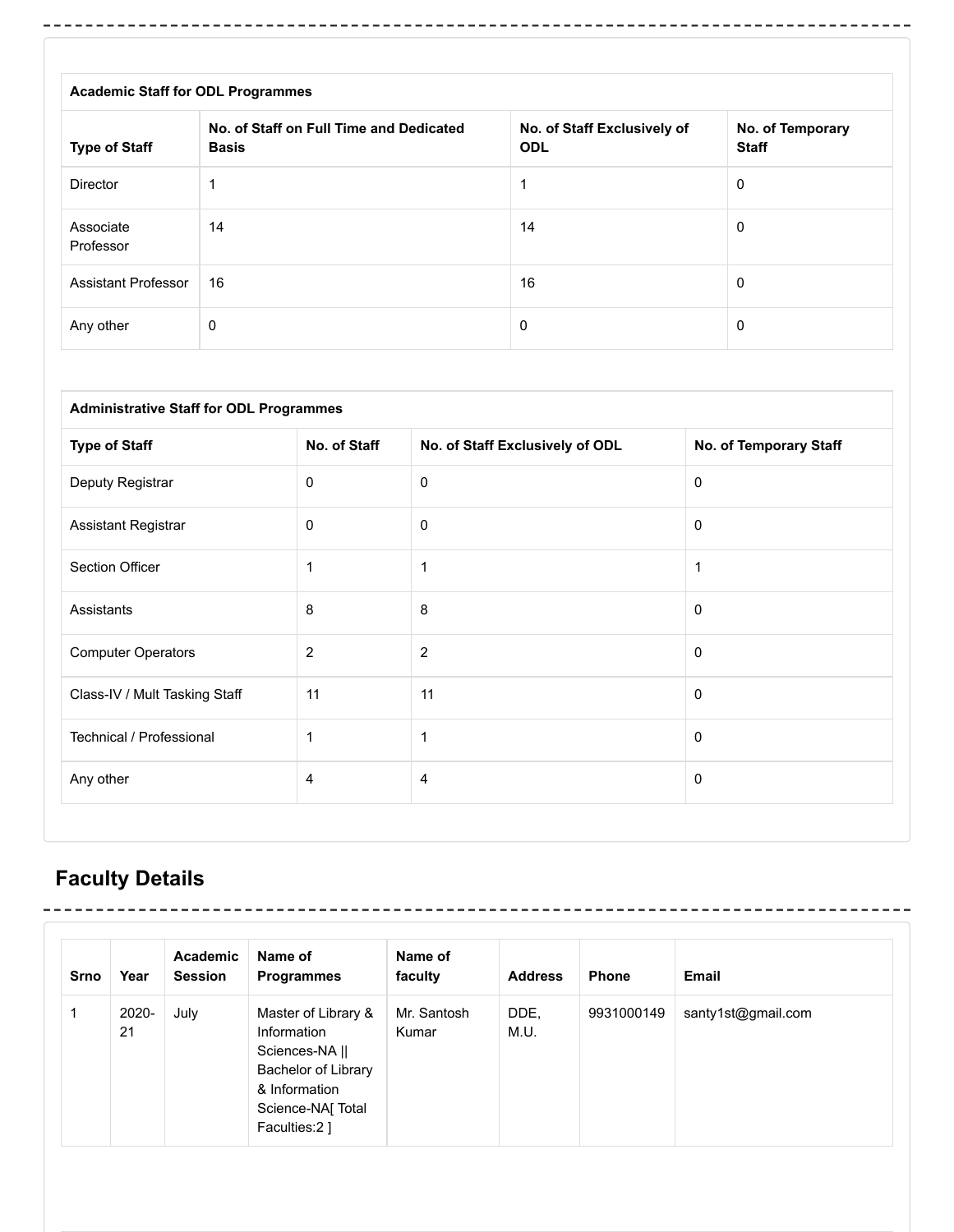| <b>Srno</b>    | Year        | <b>Academic</b><br><b>Session</b> | Name of<br><b>Programmes</b>                                                                                                      | Name of<br>faculty        | <b>Address</b> | Phone      | <b>Email</b>                 |
|----------------|-------------|-----------------------------------|-----------------------------------------------------------------------------------------------------------------------------------|---------------------------|----------------|------------|------------------------------|
| 2              | 2020-<br>21 | July                              | Bachelor of Library<br>& Information<br>Science-NA   <br>Master of Library &<br>Information<br>Sciences-NA[ Total<br>Faculties:2] | Dr.B.L., Sharma           | DDE., M.U      | 9431001596 | blsharma.tut1@gmail.com      |
| 3              | 2020-<br>21 | July                              | Bachelor of Library<br>& Information<br>Science-NA   <br>Master of Library &<br>Information<br>Sciences-NA[ Total<br>Faculties:2] | Dr.Dilip Kumar            | DDE, M.U.      | 9931279719 | librariandilip14@gmail.com   |
| $\overline{4}$ | 2020-<br>21 | July                              | Master of<br>Commerce-<br>Accountancy    [<br>Total Faculties:2 ]                                                                 | Dr. Shiv<br>Shankar Gupta | DDE, M.U       | 9431271795 | shivshankargupta18@gmail.com |
| 5              | 2020-<br>21 | July                              | Master of<br>Commerce-<br>Accountancy    [<br>Total Faculties:2 ]                                                                 | Dr. K. K. Pal             | DDE,<br>M.U.   | 9470053966 | kkpal@gmail.com              |
| 6              | 2020-<br>21 | July                              | Masters of Arts -<br>English    [ Total<br>Faculties:2]                                                                           | Dr. Rahmat<br>Jahan       | DDE,<br>M.U,   | 7541061850 | jahan.rahmat@gmail.com       |
| $\overline{7}$ | 2020-<br>21 | July                              | Masters of Arts -<br>English    [ Total<br>Faculties:2 ]                                                                          | Dr. Niraj Kumar           | DDE,<br>M.U.   | 9430476346 | nirajmu86@gmail.com          |
| 8              | 2020-<br>21 | July                              | Masters of Arts -<br><b>Buddhist Studies   </b><br>[Total Faculties:2]                                                            | Dr. Saroj<br>Kumar        | DDE,<br>M.U.   | 9934023783 | sarojkumar@gmail.com         |
| 9              | 2020-<br>21 | July                              | Masters of Arts -<br><b>Buddhist Studies   </b><br>[ Total Faculties:2 ]                                                          | Dr. Vishnu<br>Shankar     | DDE,<br>M.U.   | 9431253520 | vishnushankar156a@gmail.com  |
| 10             | 2020-<br>21 | July                              | Bachelor of<br>Education -NA    [<br>Total Faculties:7]                                                                           | Dr. Narendra<br>Pandey    | DDE,<br>M.U.   | 9771198930 | pandey@gmail.com             |
| 11             | 2020-<br>21 | July                              | Bachelor of<br>Education -NA    [<br>Total Faculties:7 ]                                                                          | Ram Ratan<br>Paswan       | DDE,<br>M.U.   | 7488394206 | rrpaswan1982@gmail.com       |
| 12             | 2020-<br>21 | July                              | Masters of Arts -<br>Education    [ Total<br>Faculties:2]                                                                         | Dr. Vivekanand<br>Singh   | DDE.M.U.       | 9415504903 | directorddemu1@gmail.com     |
| 13             | 2020-<br>21 | July                              | Masters of Arts -<br>Education    [ Total<br>Faculties:2]                                                                         | Suman Jaiswal             | DDE.M.U.       | 9546996901 | directorddemu1@gmail.com     |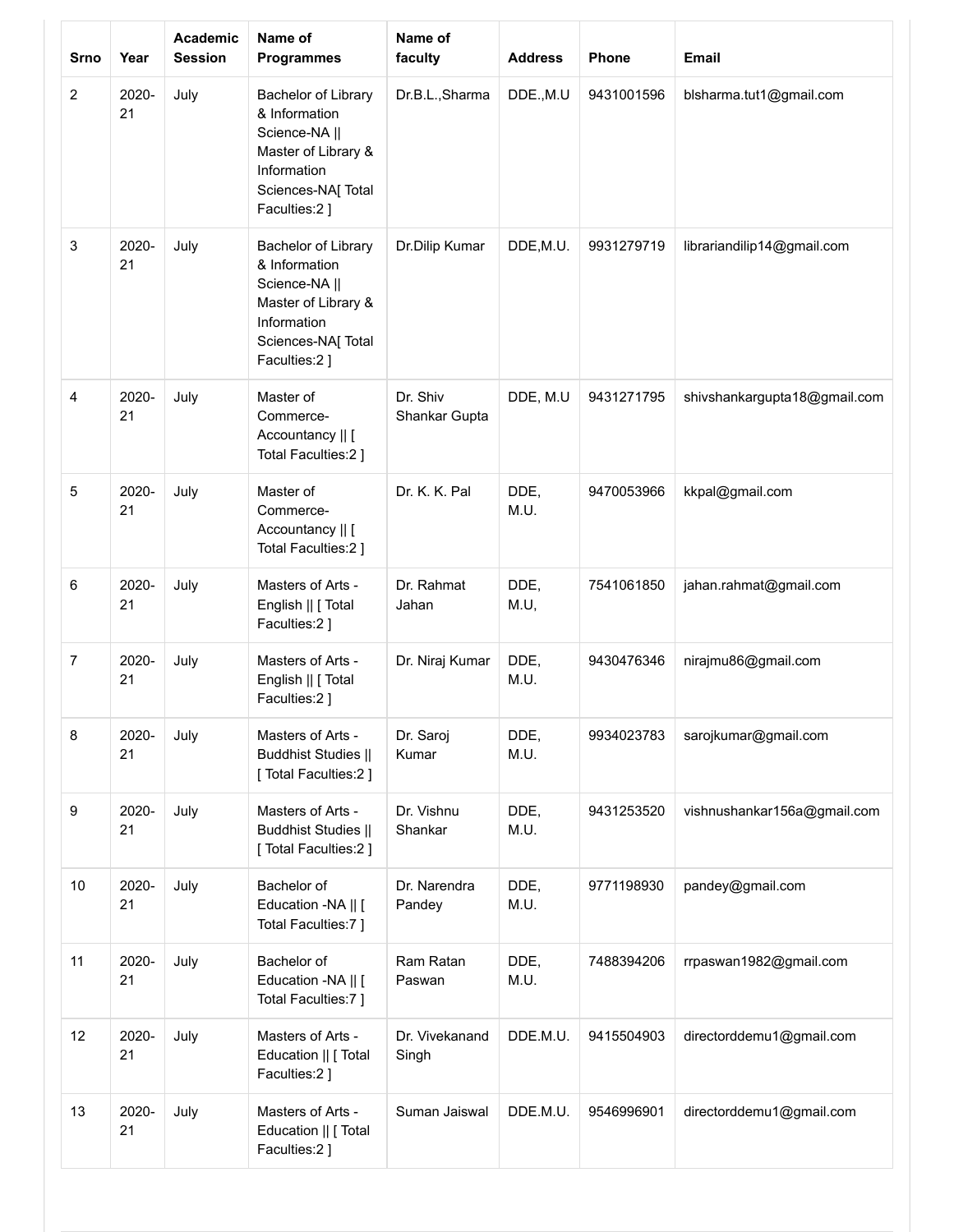| <b>Srno</b> | Year        | Academic<br><b>Session</b> | Name of<br><b>Programmes</b>                                                  | Name of<br>faculty        | <b>Address</b> | Phone      | <b>Email</b>                 |
|-------------|-------------|----------------------------|-------------------------------------------------------------------------------|---------------------------|----------------|------------|------------------------------|
| 14          | 2020-<br>21 | July                       | Master of Library &<br>Information<br>Sciences-NA    [<br>Total Faculties:2 ] | Dr. S.K.Kant              | DDE, M.U       | 9386013561 | neelkant0780@gmail.com       |
| 15          | 2020-<br>21 | July                       | Bachelor of<br>Education -NA    [<br>Total Faculties:7 ]                      | Pawan Kumar               | DDE,<br>M.U.   | 840997441  | pawanrailway123@gmail.com    |
| 16          | 2020-<br>21 | July                       | Bachelor of<br>Education -NA    [<br>Total Faculties:7 ]                      | Dr. Geeta<br>Pandey       | DDE,<br>M.U.   | 8709892923 | geeta31@rediffmail.com       |
| 17          | 2020-<br>21 | July                       | Bachelor of<br>Education -NA    [<br>Total Faculties:7 ]                      | Jay Prakash               | DDE,<br>M.U.   | 8789465520 | jpmed10@gmail.com            |
| 18          | 2020-<br>21 | July                       | Bachelor of<br>Education -NA    [<br>Total Faculties:7 ]                      | Dr. Sujit Kumar<br>Sinha  | DDE,<br>M.U.   | 9097532506 | sujitkumarsinha81@gmail.com  |
| 19          | 2020-<br>21 | July                       | Bachelor of<br>Education -NA    [<br>Total Faculties:7 ]                      | Dr. P. K. Dhal            | DDE,<br>M.U.   | 9430774502 | pravatkumar.dhal@gmail.com   |
| 20          | 2020-<br>21 | July                       | Masters of Arts -<br>Political Science    [<br>Total Faculties:2 ]            | Dr. S. R. Singh           | DDE,<br>M.U.   | 9430200910 | srsingh2575@gmail.com        |
| 21          | 2020-<br>21 | July                       | Masters of Arts -<br>Political Science    [<br>Total Faculties:2 ]            | Dr. Mundrika<br>Pd. Yadav | DDE,<br>M.U.   | 9431278687 | mundrika@gmail.com           |
| 22          | 2020-<br>21 | July                       | Masters of Arts -<br>Psychology    [<br>Total Faculties:2 ]                   | Dr. Supriti<br>Suman      | DDE,<br>M.U.   | 9431664214 | supriti.suman@gmail.com      |
| 23          | 2020-<br>21 | July                       | Masters of Arts -<br>Psychology    [<br>Total Faculties:2 ]                   | Dr. Minakshi              | DDE,<br>M.U.   | 9123100519 | meenumesh78@gmail.com        |
| 24          | 2020-<br>21 | July                       | Masters of Arts -<br>Sociology    [ Total<br>Faculties:2]                     | Dr. P. K.<br>Choudhary    | DDE, M.U.      | 9431413815 | pkchysocio79@gmail.com       |
| 25          | 2020-<br>21 | July                       | Masters of Arts -<br>Sociology    [ Total<br>Faculties:2]                     | Dr. R. K. Singh           | DDE, M.U.      | 9123161845 | directorddemu1@gmail.com     |
| 26          | 2020-<br>21 | July                       | Masters of Arts -<br>Economics    [ Total<br>Faculties:2 ]                    | Dr. Bharat<br>Bhusan      | DDE, M.U.      | 8539005062 | bharatbhusanbalmixi@gmil.com |
| 27          | 2020-<br>21 | July                       | Masters of Arts -<br>Economics    [ Total<br>Faculties:2]                     | Dr. Abdul<br>Hannan       | DDE,<br>M.U.   | 8210884276 | hannan.economics@gmail.com   |
| 28          | 2020-<br>21 | July                       | Masters of Arts -<br>Hindi    [ Total<br>Faculties:2]                         | Dr. Sunil<br>Kumar        | DDE, M.U.      | 9430058904 | drsunilkumar1691@gmail.com   |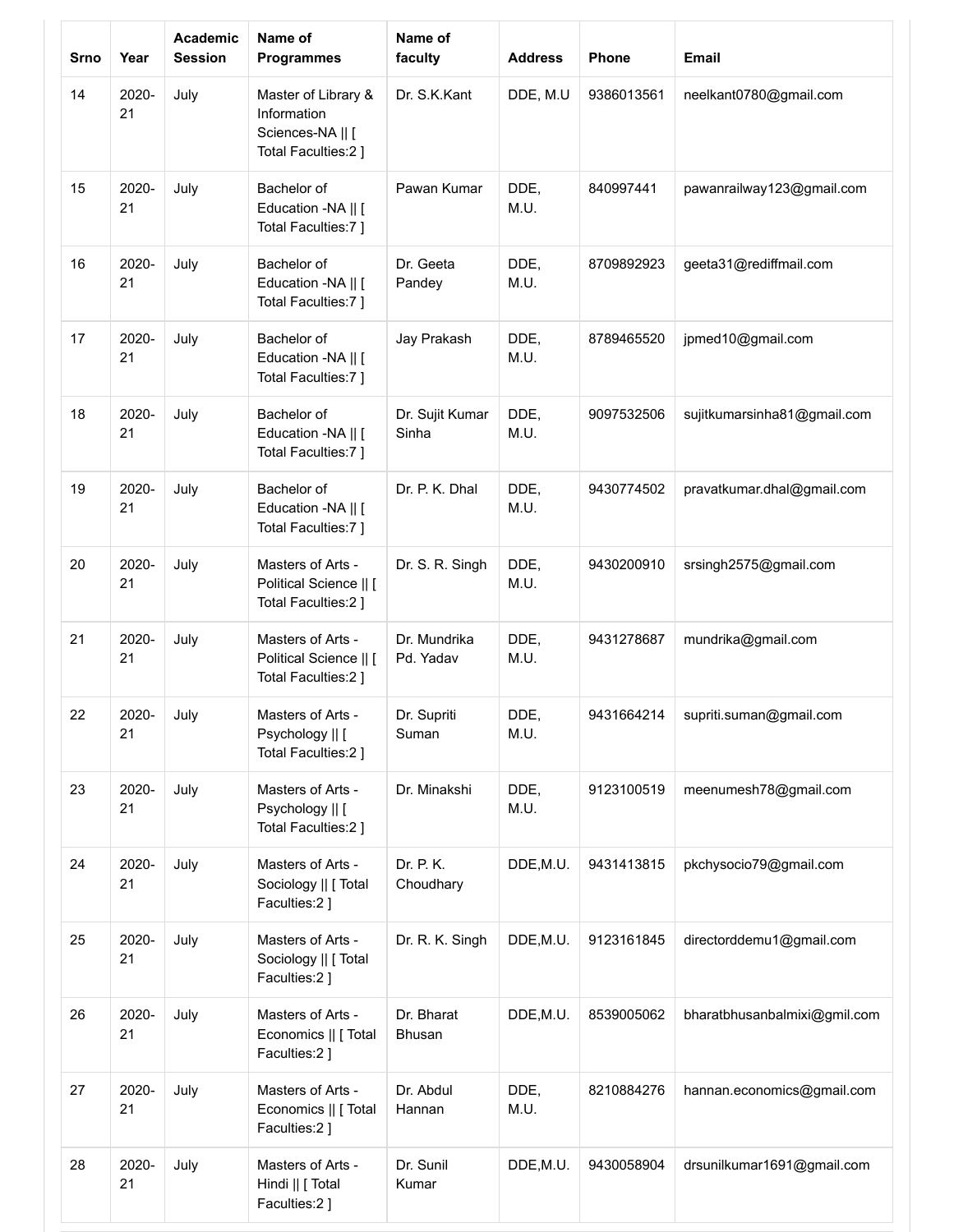| <b>Srno</b> | Year           | Academic<br><b>Session</b> | Name of<br><b>Programmes</b>                             | Name of<br>faculty  | <b>Address</b> | <b>Phone</b> | Email                     |
|-------------|----------------|----------------------------|----------------------------------------------------------|---------------------|----------------|--------------|---------------------------|
| 29          | $2020 -$<br>21 | July                       | Masters of Arts -<br>Hindi    [ Total<br>Faculties:2 ]   | Dr. Punam<br>Kumari | DDE,M.U.       | 8877633800   | drcbdlal@gmail.com        |
| 30          | 2020-<br>21    | July                       | Masters of Arts -<br>History      Total<br>Faculties:2 ] | Dr. Mukesh<br>Kumar | DDE,M.U.       | 9430200268   | dr kmukesh@rediffmail.com |
| 31          | $2020 -$<br>21 | July                       | Masters of Arts -<br>History    [ Total<br>Faculties:2 ] | Dr.Kundan<br>Kumar  | DDE, M.U.      | 9934654520   | directorddemu1@gmail.com  |

# **Computerization / Digitization Status**

| <b>Srno</b>    | <b>Activities</b>                | Yes / No |
|----------------|----------------------------------|----------|
| 1              | Student registration / Admission | Yes      |
| $\overline{2}$ | Administration                   | Yes      |
| 3              | Finance                          | Yes      |
| $\overline{4}$ | Academic activities              | Yes      |
| 5              | <b>Student Support System</b>    | Yes      |
| 6              | <b>Continuous Evaluation</b>     | Yes      |
| $\overline{7}$ | Online Support                   | Yes      |

----------

## **Status of a Court case(s)**

| <b>Srno</b> | W.P.No | <b>Court / Jurisdiction</b> | Status as on date |
|-------------|--------|-----------------------------|-------------------|
|             |        |                             |                   |

## **Help Desk**

| Help Desk Address:                      | Name of Contact Person: | Designation: RC University |
|-----------------------------------------|-------------------------|----------------------------|
| Directorate of Distance Education, M.U. | Sri Pankaj Kumar        |                            |

------------

--------------------------

--------------------------